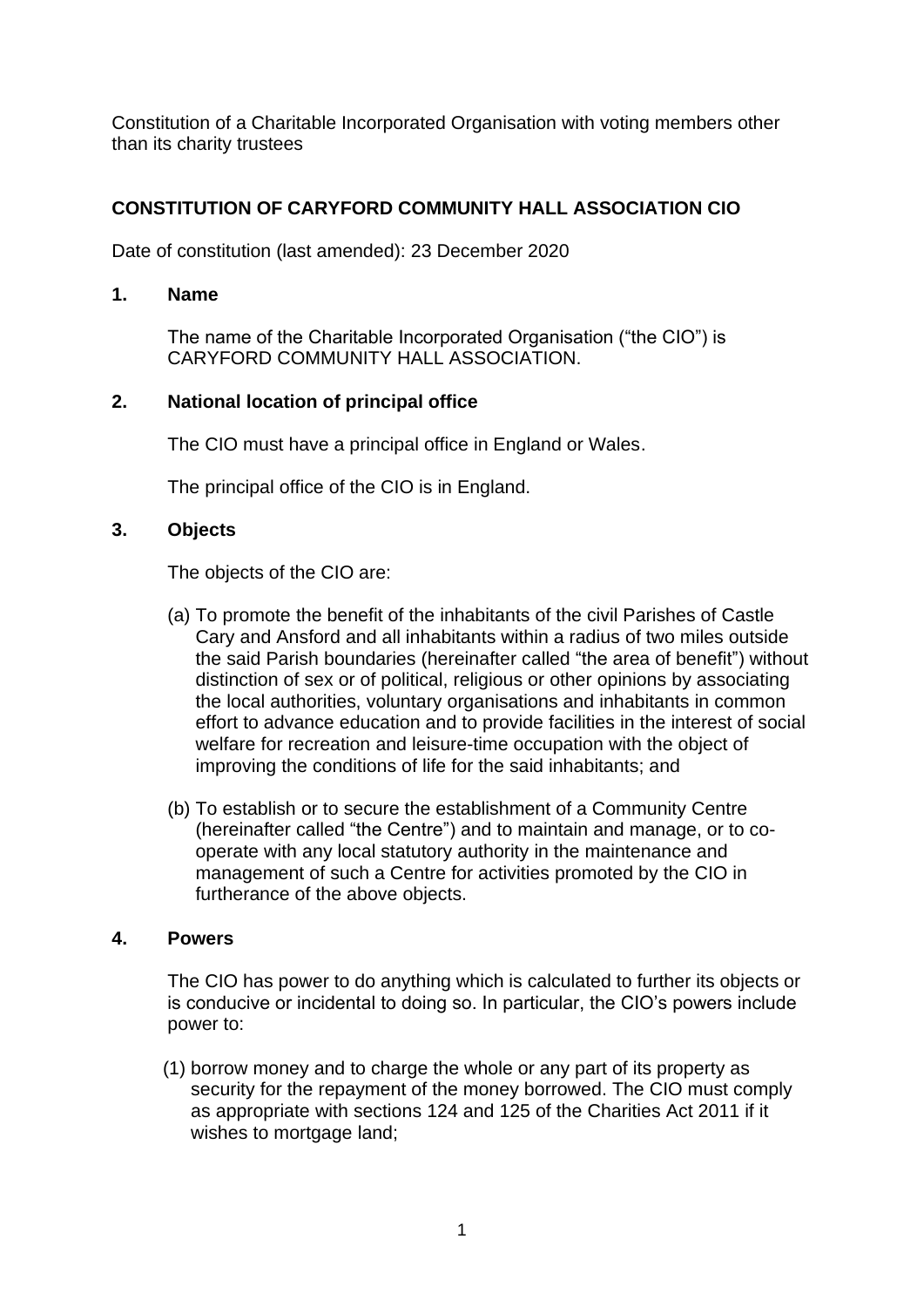- (2) buy, take on lease or in exchange, hire or otherwise acquire any property and to maintain and equip it for use;
- (3) sell, lease or otherwise dispose of all or any part of the property belonging to the CIO. In exercising this power, the CIO must comply as appropriate with sections 117 and 119-123 of the Charities Act 2011;
- (4) employ and remunerate such staff as are necessary for carrying out the work of the CIO. The CIO may employ or remunerate a charity trustee only to the extent that it is permitted to do so by clause 6 (Benefits and payments to charity trustees and connected persons) and provided it complies with the conditions of those clauses;
- (5) deposit or invest funds, employ a professional fund-manager, and arrange for the investments or other property of the CIO to be held in the name of a nominee, in the same manner and subject to the same conditions as the trustees of a trust are permitted to do by the Trustee Act 2000.

# **5. Application of income and property**

- (1) The income and property of the CIO must be applied solely towards the promotion of the objects.
	- (a) A charity trustee is entitled to be reimbursed from the property of the CIO or may pay out of such property reasonable expenses properly incurred by him or her when acting on behalf of the CIO.
	- (b) A charity trustee may benefit from trustee indemnity insurance cover purchased at the CIO's expense in accordance with, and subject to the conditions in, section 189 of the Charities Act 2011.
- (2) None of the income or property of the CIO may be paid or transferred directly or indirectly by way of dividend, bonus or otherwise by way of profit to any member of the CIO. This does not prevent a member who is not also a charity trustee receiving:
	- (a) a benefit from the CIO as a beneficiary of the CIO;
	- (b) reasonable and proper remuneration for any goods or services supplied to the CIO.
- (3) Nothing in this clause shall prevent a charity trustee or connected person receiving any benefit or payment which is authorised by Clause 6.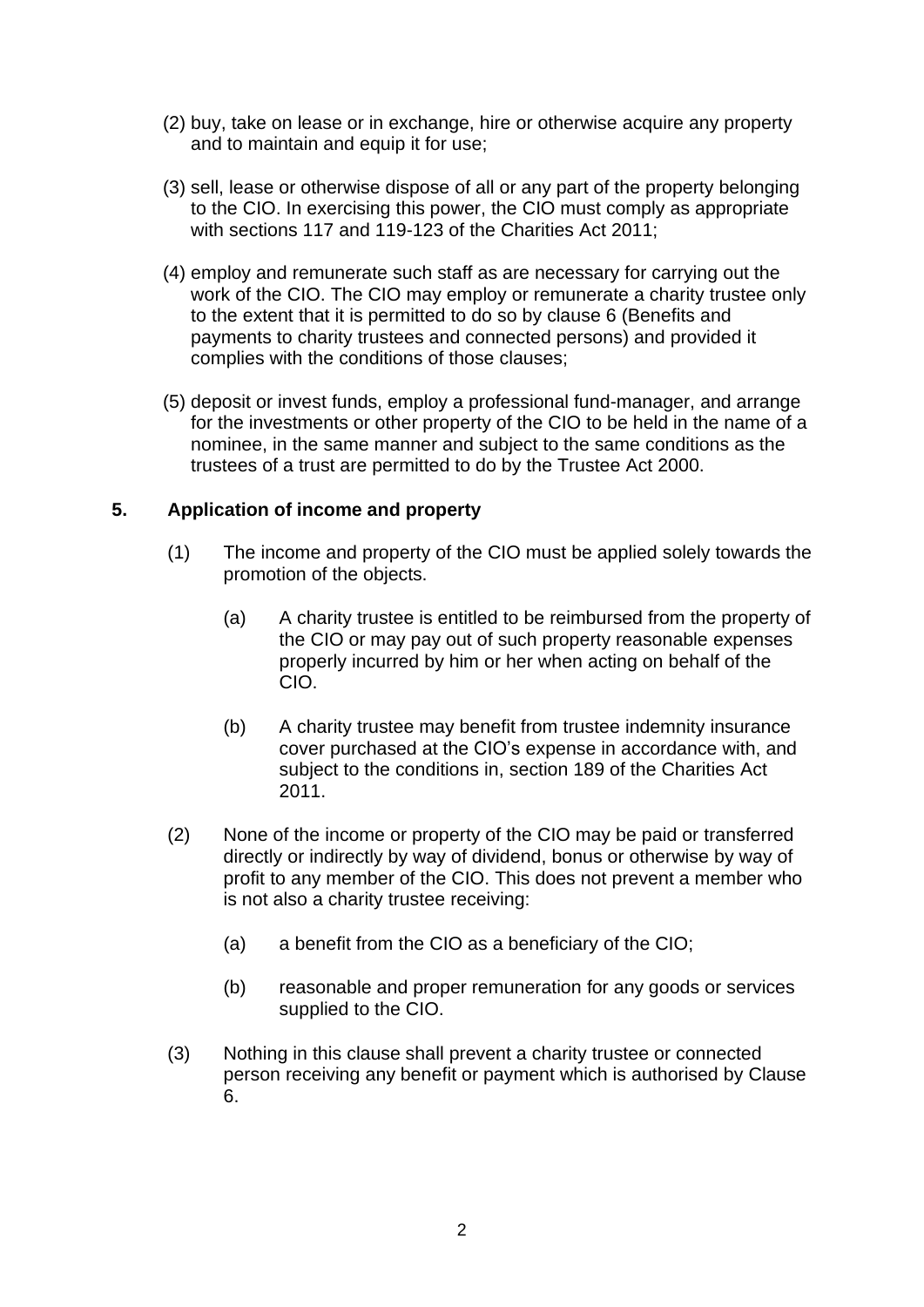#### **6. Benefits and payments to charity trustees and connected persons**

#### **(1) General provisions**

No charity trustee or connected person may:

- (a) buy or receive any goods or services from the CIO on terms preferential to those applicable to members of the public;
- (b) sell goods, services, or any interest in land to the CIO;
- (c) be employed by, or receive any remuneration from, the CIO;
- (d) receive any other financial benefit from the CIO;

unless the payment or benefit is permitted by sub-clause (2) of this clause, or authorised by the court or the prior written consent of the Charity Commission ("the Commission") has been obtained. In this clause, a "financial benefit" means a benefit, direct or indirect, which is either money or has a monetary value.

#### **(2) Scope and powers permitting trustees' or connected persons' benefits**

- (a) A charity trustee or connected person may receive a benefit from the CIO as a beneficiary of the CIO provided that a majority of the trustees do not benefit in this way.
- (b) A charity trustee or connected person may enter into a contract for the supply of services, or of goods that are supplied in connection with the provision of services, to the CIO where that is permitted in accordance with, and subject to the conditions in, section 185 to 188 of the Charities Act 2011.
- (c) Subject to sub-clause (3) of this clause a charity trustee or connected person may provide the CIO with goods that are not supplied in connection with services provided to the CIO by the charity trustee or connected person.
- (d) A charity trustee or connected person may receive interest on money lent to the CIO at a reasonable and proper rate which must be not more than the Bank of England bank rate (also known as the base rate).
- (e) A charity trustee or connected person may receive rent for premises let by the trustee or connected person to the CIO. The amount of the rent and the other terms of the lease must be reasonable and proper. The charity trustee concerned must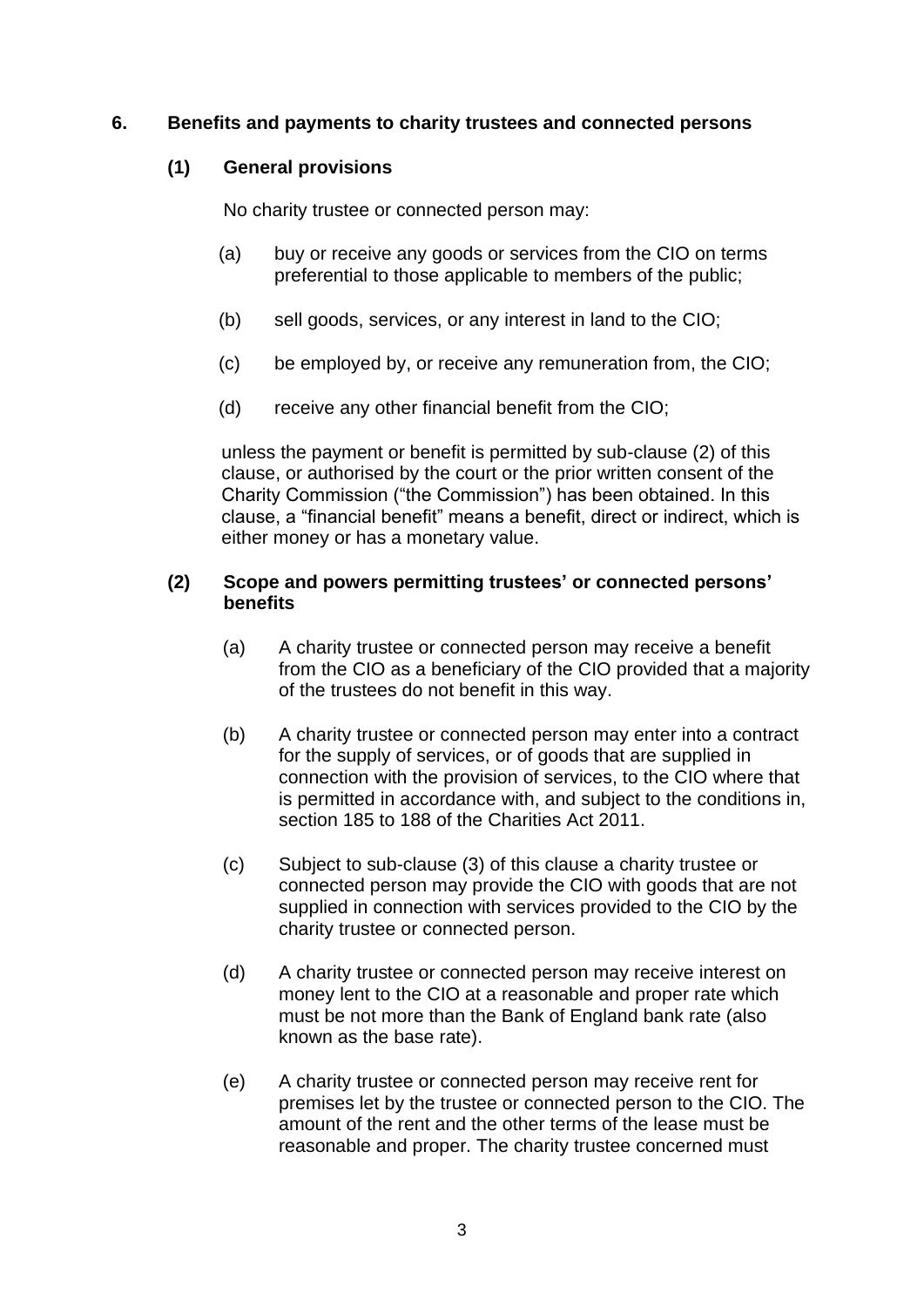withdraw from any meeting at which such a proposal or the rent or other terms of the lease are under discussion.

(f) A charity trustee or connected person may take part in the normal trading and fundraising activities of the CIO on the same terms as members of the public.

#### **(3) Payment for supply of goods only – controls**

The CIO and its charity trustees may only rely upon the authority provided by sub-clause (2)(c) of this clause if each of the following conditions is satisfied:

- (a) The amount or maximum amount of the payment for the goods is set out in a written agreement between the CIO and the charity trustee or connected person supplying the goods ("the supplier").
- (b) The amount or maximum amount of the payment for the goods does not exceed what is reasonable in the circumstances for the supply of the goods in question.
- (c) The other charity trustees are satisfied that it is in the best interests of the CIO to contract with the supplier rather than with someone who is not a charity trustee or connected person. In reaching that decision the charity trustees must balance the advantage of contracting with a charity trustee or connected person against the disadvantages of doing so.
- (d) The supplier is absent from the part of any meeting at which there is discussion of the proposal to enter into a contract or arrangement with him or her or it with regard to the supply of goods to the CIO.
- (e) The supplier does not vote on any such matter and is not to be counted when calculating whether a quorum of charity trustees is present at the meeting.
- (f) The reason for their decision is recorded by the charity trustees in the minute book.
- (g) A majority of the charity trustees then in office are not in receipt of remuneration or payments authorised by clause 6.
- **(4)** In sub-clauses (2) and (3) of this clause:
	- (a) "the CIO" includes any company in which the CIO:
		- (i) holds more than 50% of the shares; or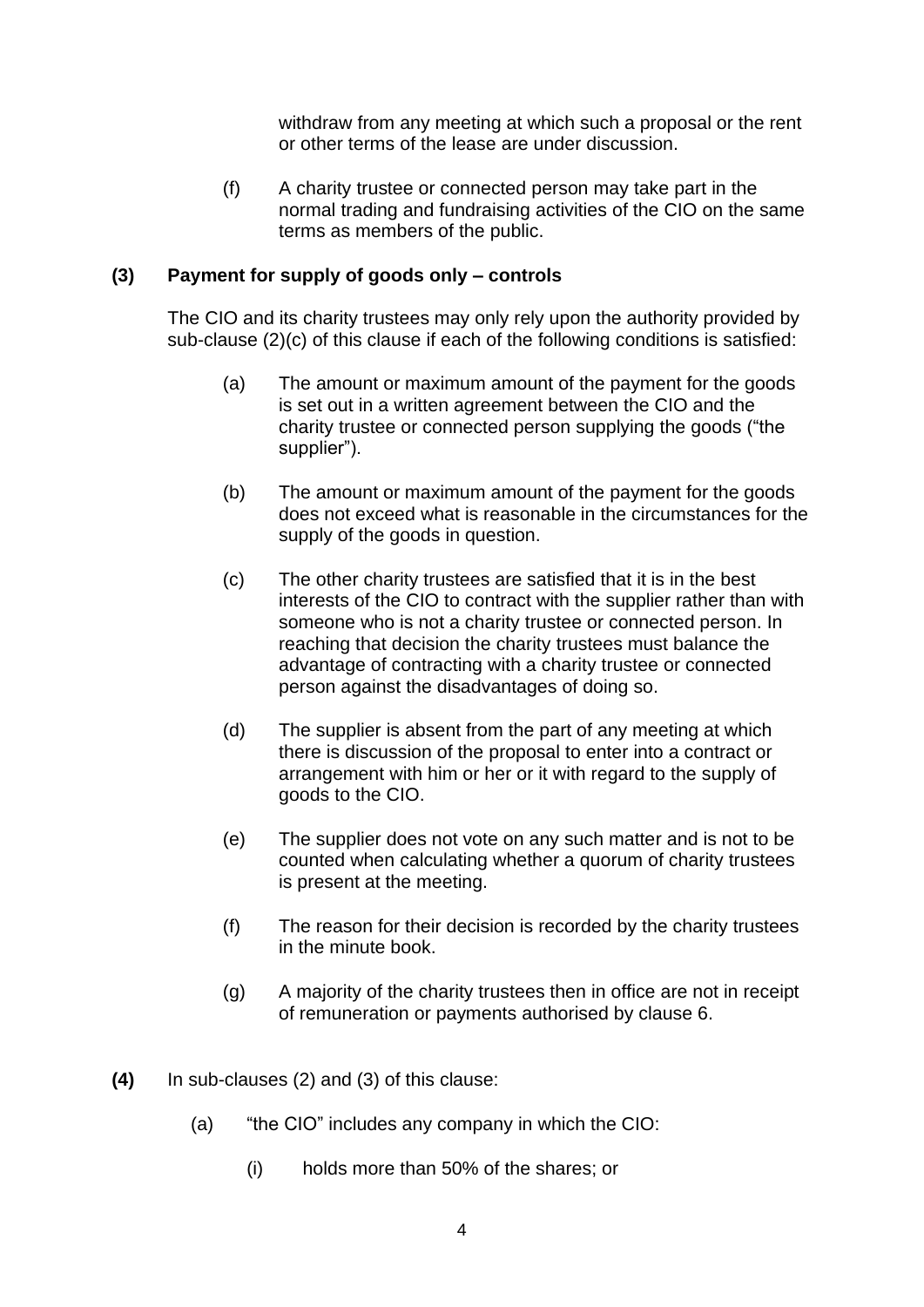- (ii) controls more than 50% of the voting rights attached to the shares; or
- (iii) has the right to appoint one or more directors to the board of the company;
- (b) "connected person" includes any person within the definition set out in clause 30 (Interpretation).

### **7. Conflicts of interest and conflicts of loyalty**

A charity trustee must:

- (1) declare the nature and extent of any interest, direct or indirect, which he or she has in a proposed transaction or arrangement with the CIO or in any transaction or arrangement entered into by the CIO which has not previously been declared; and,
- (2) absent himself or herself from any discussions of the charity trustees in which it is possible that a conflict of interest will arise between his or her duty to act solely in the interests of the CIO and any personal interest (including but not limited to any financial interest).

Any charity trustee absenting himself or herself from any discussions in accordance with this clause must not vote or be counted as part of the quorum in any decision of the charity trustees on the matter.

### **8. Liability of members to contribute to the assets of the CIO if it is wound up**

If the CIO is wound up, the members of the CIO have no liability to contribute to its assets and no personal responsibility for settling its debts and liabilities.

# **9. Membership of the CIO**

# **(1) Admission of new members**

# **(a) Eligibility**

Membership of the CIO is open to anyone who is interested in furthering its purposes, and who, by applying for membership, has indicated his, her or its agreement to become a member and acceptance of the duty of members set out in sub-clause (3) of this clause.

A member may be an individual, a corporate body, or an individual or corporate body representing an organisation which is not incorporated.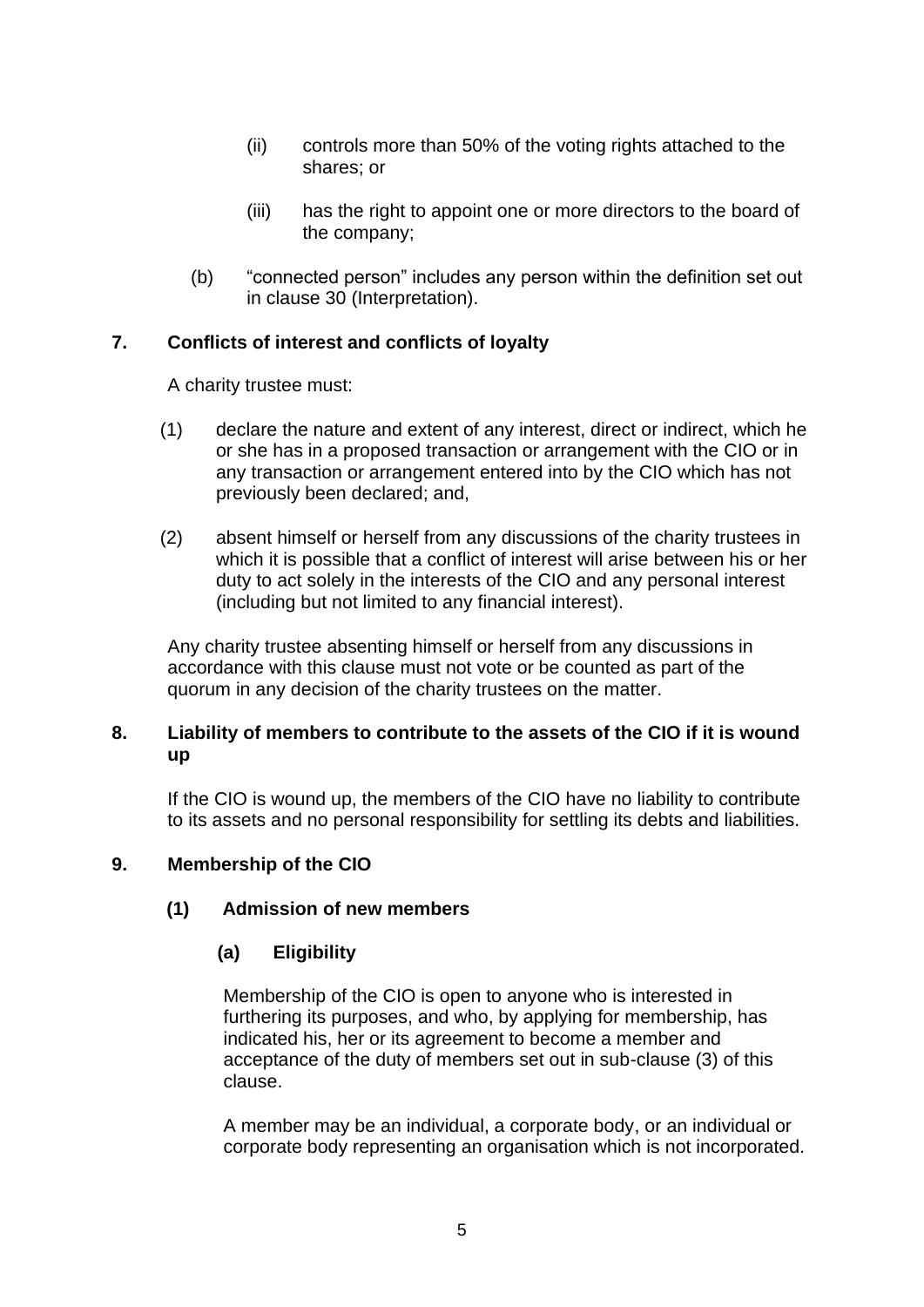### **(b) Admission procedure**

The charity trustees:

- (i) may require applications for membership to be made in any reasonable way that they decide;
- (ii) shall, if they approve an application for membership, notify the applicant of their decision within 28 days;
- (iii) may refuse an application for membership if they believe that it is in the best interests of the CIO for them to do so;
- (iv) shall, if they decide to refuse an application for membership, give the applicant their reasons for doing so, within 21 days of the decision being taken, and give the applicant the opportunity to appeal against the refusal; and
- (v) shall give fair consideration to any such appeal, and shall inform the applicant of their decision, but any decision to confirm refusal of the application for membership shall be final.

#### **(2) Transfer of membership**

Membership of the CIO cannot be transferred to anyone else except in the case of an individual or corporate body representing an organisation which is not incorporated, whose membership may be transferred by the unincorporated organisation to a new representative. Such transfer of membership does not take effect until the CIO has received written notification of the transfer.

#### **(3) Duty of members**

It is the duty of each member of the CIO to exercise his or her powers as a member of the CIO in the way he or she decides in good faith would be most likely to further the purposes of the CIO.

#### **(4) Termination of membership**

- (a) Membership of the CIO comes to an end if:
	- (i) the member dies, or, in the case of an organisation (or the representative of an organisation) that organisation ceases to exist; or
	- (ii) the member sends a notice of resignation to the charity trustees; or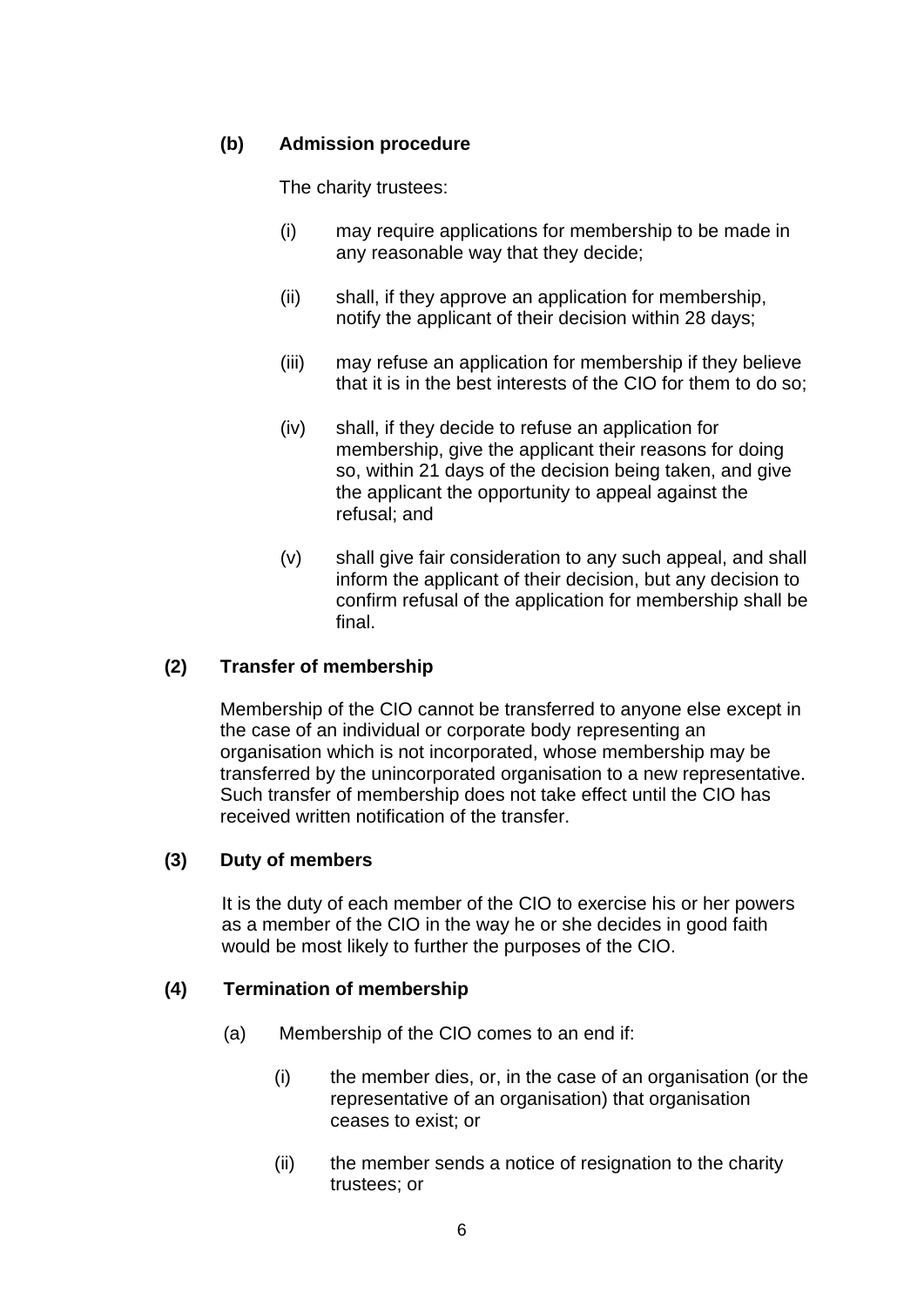- (iii) any sum of money owed by the member to the CIO is not paid in full within six months of its falling due; or
- (iv) the charity trustees decide that it is in the best interests of the CIO that the member in question should be removed from membership, and pass a resolution to that effect.
- (b) Before the charity trustees take any decision to remove someone from membership of the CIO they must:
	- (i) inform the member of the reasons why it is proposed to remove him, her or it from membership;
	- (ii) give the member at least 21 clear days' notice in which to make representations to the charity trustees as to why he, she or it should not be removed from membership;
	- (iii) at a duly constituted meeting of the charity trustees, consider whether or not the member should be removed from membership;
	- (iv) consider at that meeting any representations which the member makes as to why the member should not be removed; and
	- (v) allow the member, or the member's representative to make those representations in person at that meeting, if the member so chooses.

#### **(5) Membership fees**

The CIO may require members to pay reasonable membership fees to the CIO.

#### **(6) Informal or associate (non-voting) membership**

- (a) The charity trustees may create associate or other classes of non-voting membership, and may determine the rights and obligations of any such members (including payment of membership fees), and the conditions for admission to, and termination of membership of any such class of members.
- (b) Other references in this constitution to "members" and "membership" do not apply to non-voting members, and nonvoting members do not qualify as members for any purpose under the Charities Acts, General Regulations or Dissolution Regulations.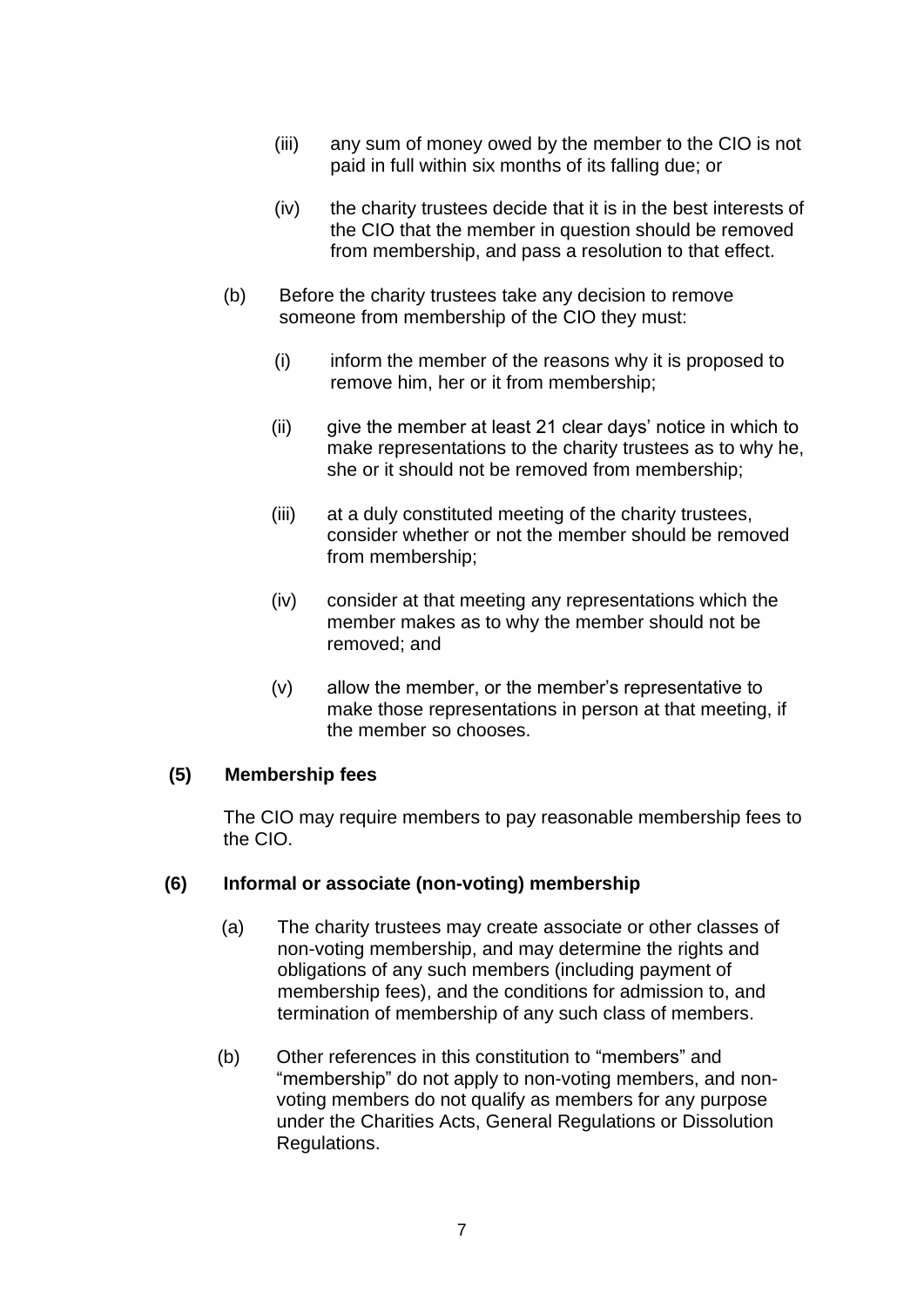### **10. Members' decisions**

### **(1) General provisions**

Except for those decisions that must be taken in a particular way as indicated in sub-clause (4) of this clause, decisions of the members of the CIO may be taken by vote at a general meeting as provided in subclause (2) of this clause or by written resolution as provided in subclause (3) of this clause.

# **(2) Taking ordinary decisions by vote**

Subject to sub-clause (3) of this clause, any decision of the members of the CIO may be taken by means of a resolution at a general meeting. Such a resolution may be passed by a simple majority of votes cast at the meeting.

#### **(3) Taking ordinary decisions by written resolution without a general meeting**

- (a) Subject to sub-clause (4) of this clause, a resolution in writing agreed by a simple majority of all the members who would have been entitled to vote upon it had it been proposed at a general meeting shall be effective, provided that:
	- (i) a copy of the proposed resolution has been sent to all the members eligible to vote; and
	- (ii) a simple majority of members has signified its agreement to the resolution in a document or documents which are received at the principal office within the period of 28 days beginning with the circulation date. The document signifying a member's agreement must be authenticated by their signature (or in the case of an organisation which is a member, by execution according to its usual procedure), by a statement of their identity accompanying the document, or in such other manner as the CIO has specified.
- (b) The resolution in writing may comprise several copies to which one or more members has signified their agreement.
- (c) Eligibility to vote on the resolution is limited to members who are members of the CIO on the date when the proposal is first circulated in accordance with paragraph (a) above.
- (d) Not less than 10% of the members of the CIO may request the charity trustees to make a proposal for decision by the members.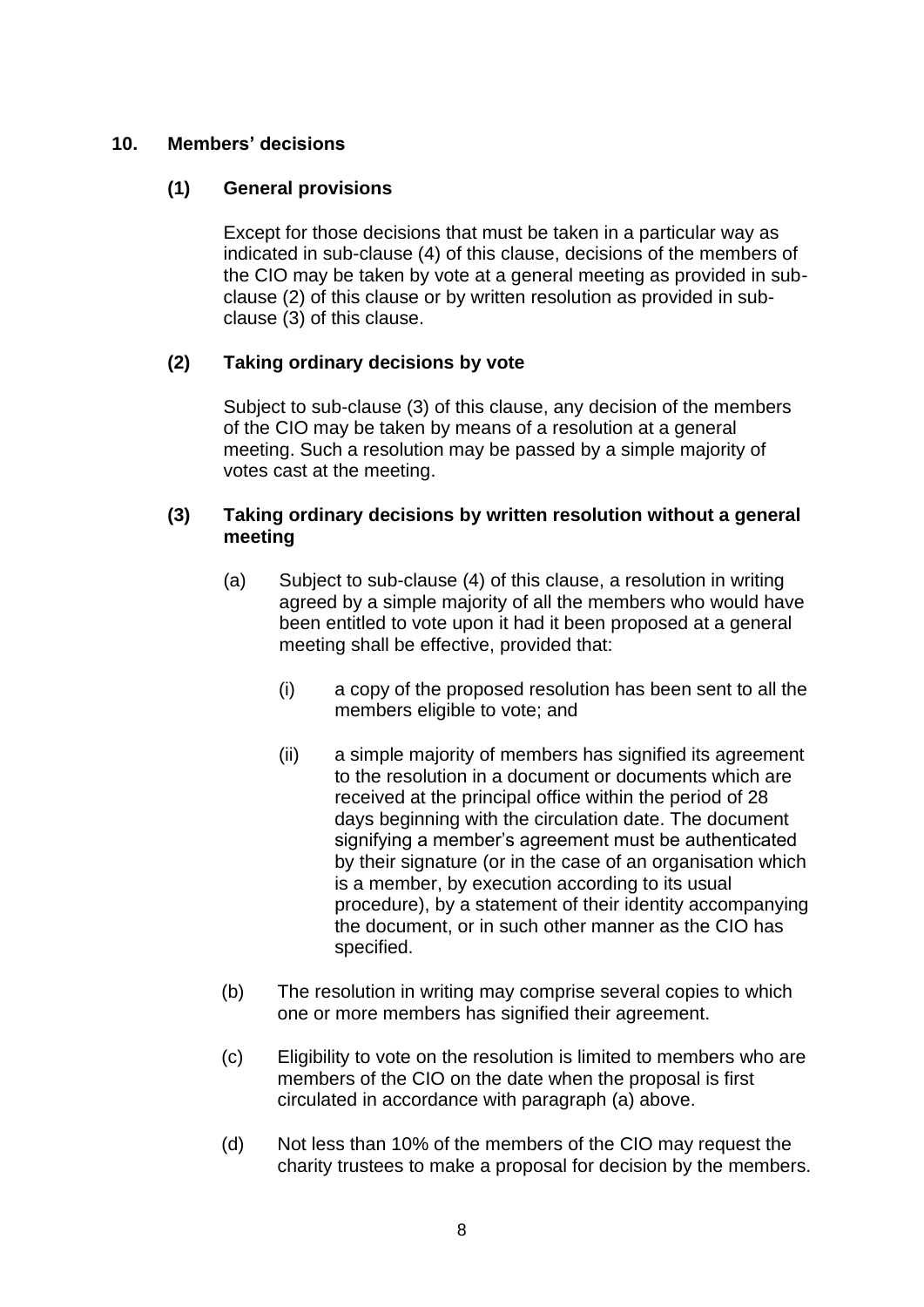- (e) The charity trustees must within 21 days of receiving such a request comply with it if:
	- (i) The proposal is not frivolous or vexatious, and does not involve the publication of defamatory material;
	- (ii) The proposal is stated with sufficient clarity to enable effect to be given to it if it is agreed by the members; and
	- (iii) Effect can lawfully be given to the proposal if it is so agreed.
- (f) Sub-clauses (a) to (c) of this clause apply to a proposal made at the request of members.

### **(4) Decisions that must be taken in a particular way**

- (a) Any decision to remove a charity trustee must be taken in accordance with clause 15(2).
- (b) Any decision to amend this constitution must be taken in accordance with clause 28 of this constitution (Amendment of Constitution).
- (c) Any decision to wind up or dissolve the CIO must be taken in accordance with clause 29 of this constitution (Voluntary winding up or dissolution). Any decision to amalgamate or transfer the undertaking of the CIO to one or more other CIOs must be taken in accordance with the provisions of the Charities Act 2011.

#### **11. General meetings of members**

# **(1) Types of general meeting**

- (a) There must be an annual general meeting (AGM) of the members of the CIO. The first AGM must be held within 18 months of the registration of the CIO, and subsequent AGMs must be held at intervals of not more than 15 months. The AGM must receive the annual statement of accounts (duly audited or examined where applicable) and the charity trustees' annual report, and must elect charity trustees as required under clause 13.
- (b) Other general meetings of the members of the CIO may be held at any time.
- (c) All general meetings must be held in accordance with the following provisions.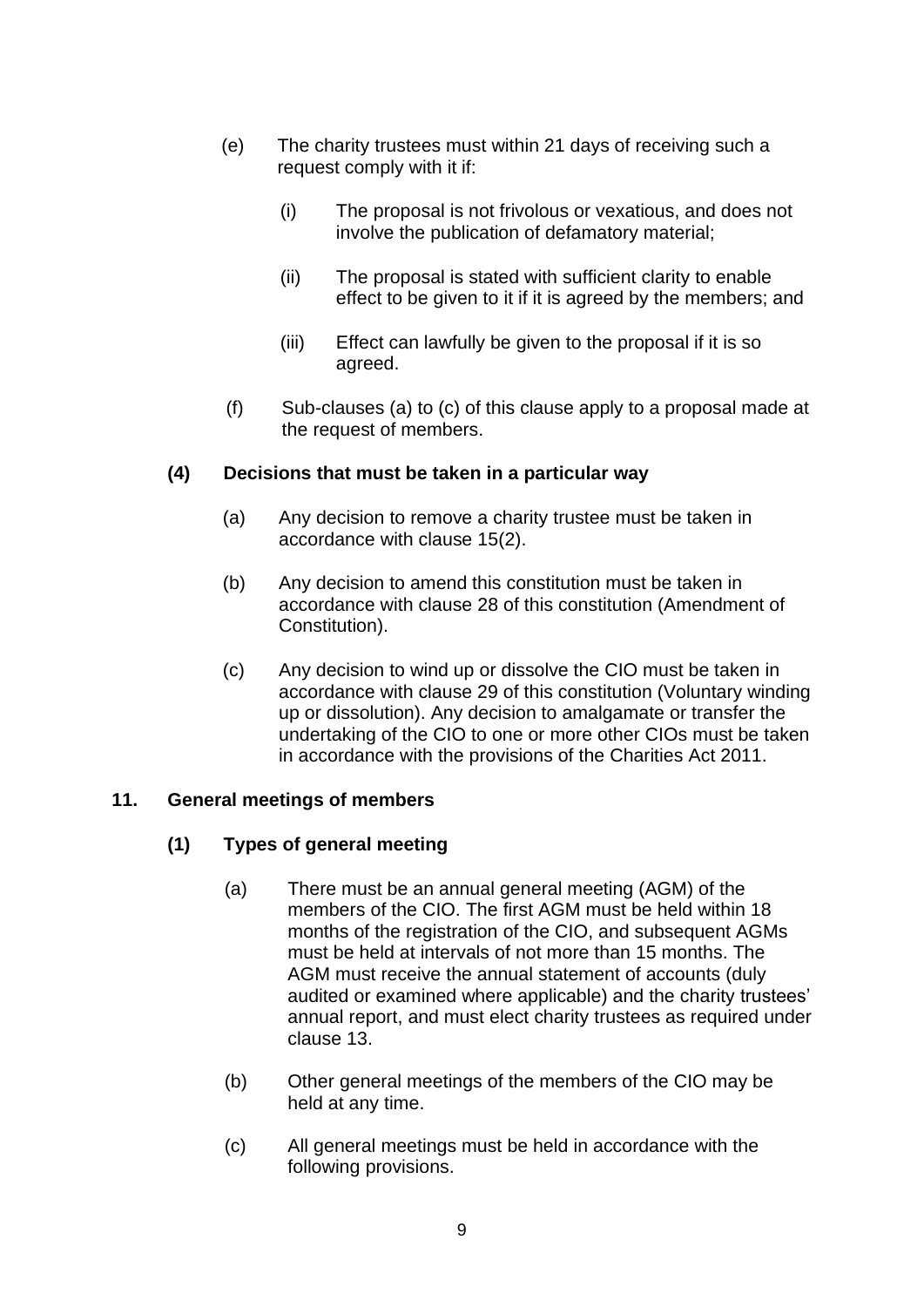# **(2) Calling general meetings**

- (a) The charity trustees:
	- (i) must call the annual general meeting of the members of the CIO in accordance with sub-clause (1) of this clause, and identify it as such in the notice of the meeting; and
	- (ii) may call any other general meeting of the members at any time.
- (b) The charity trustees must, within 21 days, call a general meeting of the members of the CIO if:
	- (i) they receive a request to do so from at least 10% of the members of the CIO; and
	- (ii) the request states the general nature of the business to be dealt with at the meeting, and is authenticated by the member(s) making the request.
- (c) If, at the time of any such request, there has not been any general meeting of the members of the CIO for more than 12 months, then sub-clause (b)(i) of this clause shall have effect as if 5% were substituted for 10%.
- (d) Any such request may include particulars of a resolution that may properly be proposed, and is intended to be proposed, at the meeting.
- (e) A resolution may only properly be proposed if it is lawful, and is not defamatory, frivolous or vexatious.
- (f) Any general meeting called by the charity trustees at the request of the members of the CIO must be held within 28 days from the date on which it is called.
- (g) If the charity trustees fail to comply with this obligation to call a general meeting at the request of its members, then the members who requested the meeting may themselves call a general meeting.
- (h) A general meeting called in this way must be held not more than 3 months after the date when the members first requested the meeting.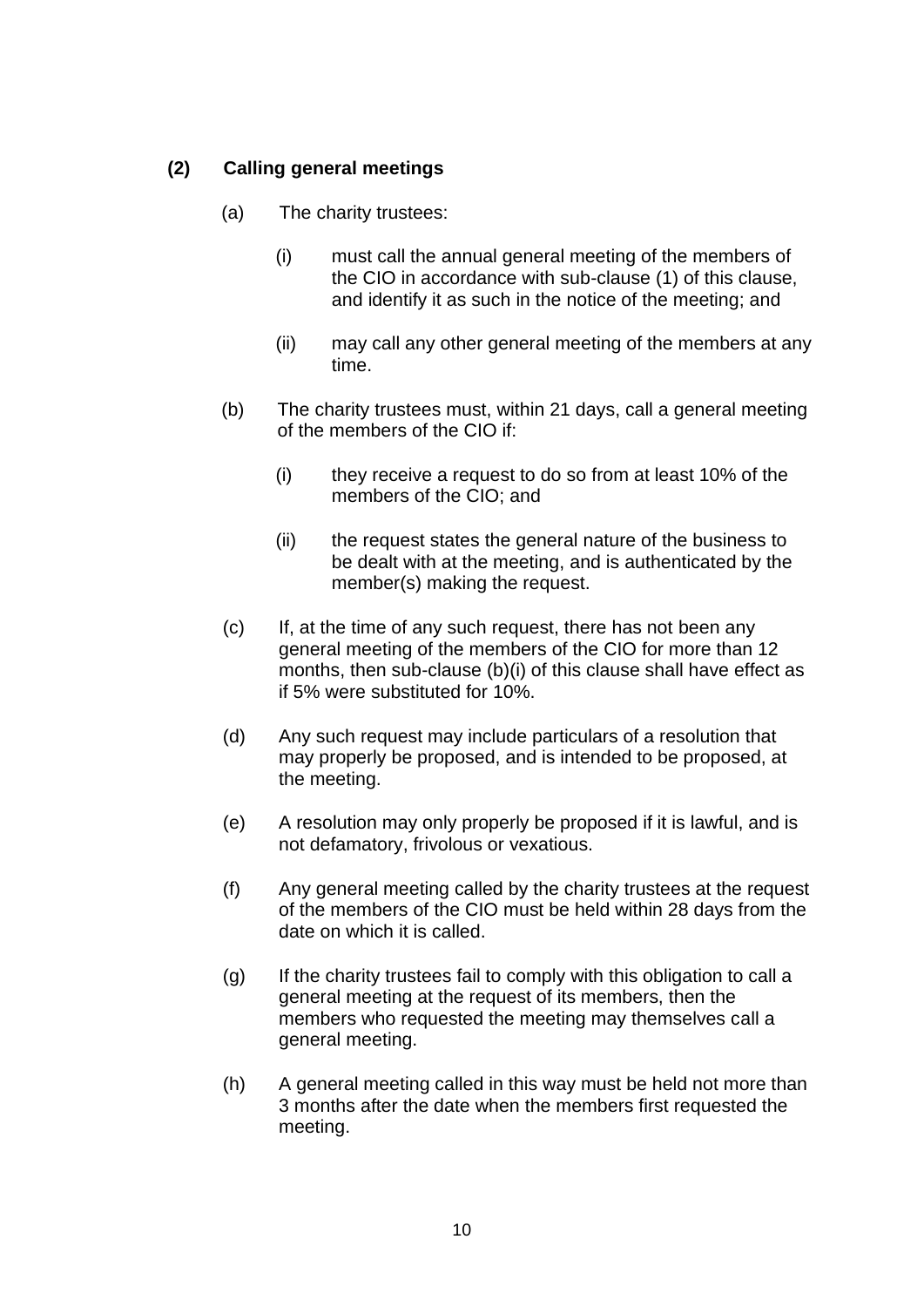(i) The CIO must reimburse any reasonable expenses incurred by the members calling a general meeting by reason of the failure of the charity trustees to duly call the meeting, but the CIO shall be entitled to be indemnified by the charity trustees who were responsible for such failure.

# **(3) Notice of general meetings**

- (a) The charity trustees, or, as the case may be, the relevant members of the CIO, must give at least 14 clear days' notice of any general meeting to all of the members, and to any charity trustee of the CIO who is not a member.
- (b) If it is agreed by not less than 90% of all members of the CIO, any resolution may be proposed and passed at the meeting even though the requirements of sub-clause (3) (a) of this clause have not been met. This sub-clause does not apply where a specified period of notice is strictly required by another clause in this constitution, by the Charities Act 2011 or by the General Regulations.
- (c) The notice of any general meeting must:
	- (i) state the time and date of the meeting;
	- (ii) give the address at which the meeting is to take place;
	- (iii) give particulars of any resolution which is to be moved at the meeting, and of the general nature of any other business to be dealt with at the meeting; and
	- (iv) if a proposal to alter the constitution of the CIO is to be considered at the meeting, include the text of the proposed alteration;
	- (v) include, with the notice for the AGM, the annual statement of accounts and charity trustees' annual report, details of persons standing for election or reelection as a charity trustee, or where allowed under clause 22 (Use of electronic communication), details of where the information may be found on the CIO's website.
- (d) Proof that an envelope containing a notice was properly addressed, prepaid and posted; or that an electronic form of notice was properly addressed and sent, shall be conclusive evidence that the notice was given. Notice shall be deemed to be given 48 hours after it was posted or sent.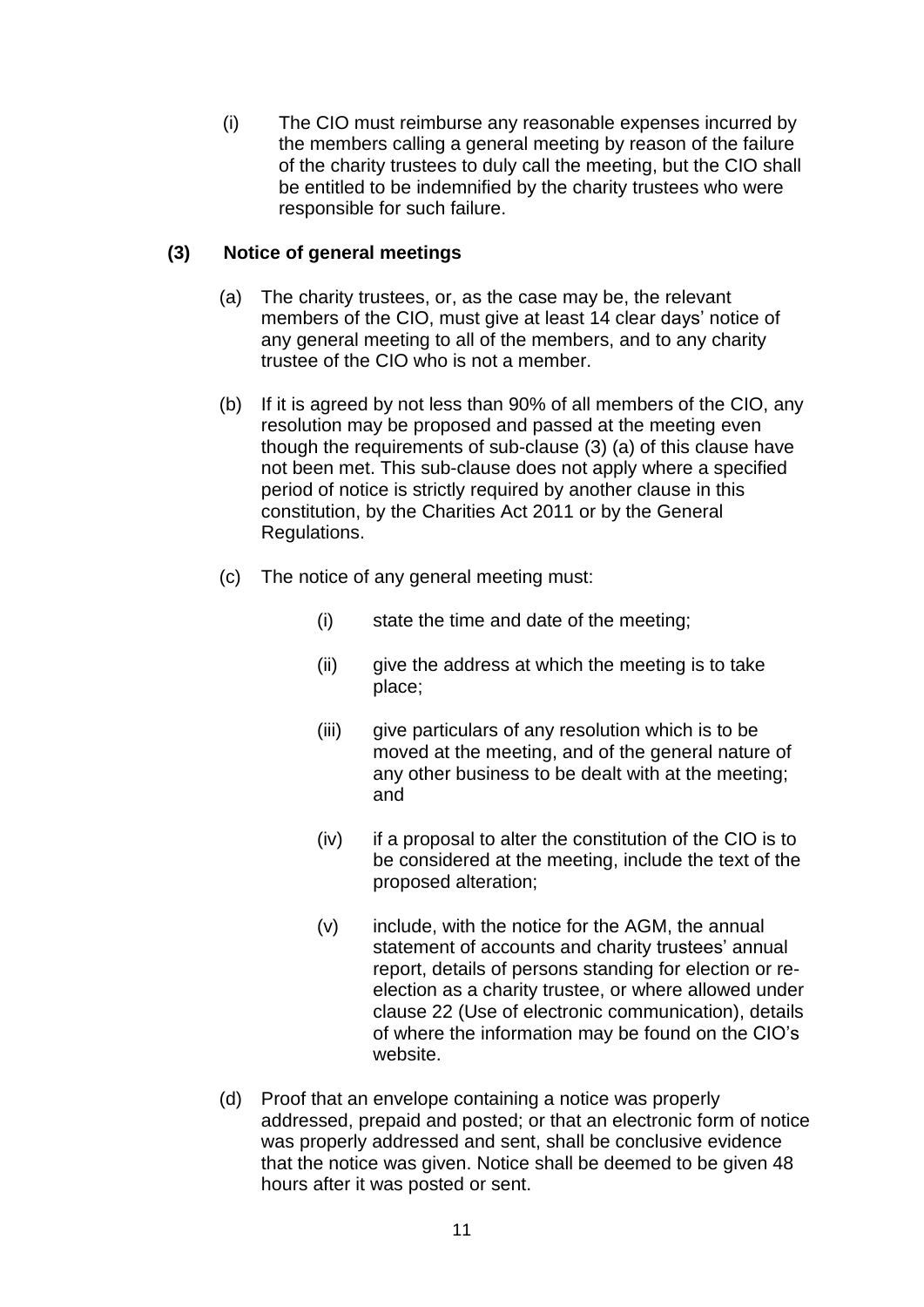(e) The proceedings of a meeting shall not be invalidated because a member who was entitled to receive notice of the meeting did not receive it because of accidental omission by the CIO.

### **(4) Chairing of general meetings**

The person nominated as chair by the charity trustees under clause 19 (2) (Chairing of meetings), shall, if present at the general meeting and willing to act, preside as chair of the meeting. Subject to that, the members of the CIO who are present at a general meeting shall elect a chair to preside at the meeting.

# **(5) Quorum at general meetings**

- (a) No business may be transacted at any general meeting of the members of the CIO unless a quorum is present when the meeting starts.
- (b) Subject to the following provisions, the quorum for general meetings shall be the greater of 5% or 12 members. An organisation represented by a person present at the meeting in accordance with sub-clause (7) of this clause, is counted as being present in person.
- (c) If the meeting has been called by or at the request of the members and a quorum is not present within 15 minutes of the starting time specified in the notice of the meeting, the meeting is closed.
- (d) If the meeting has been called in any other way and a quorum is not present within 15 minutes of the starting time specified in the notice of the meeting, the chair must adjourn the meeting. The date, time and place at which the meeting will resume must either be announced by the chair or be notified to the CIO's members at least seven clear days before the date on which it will resume.
- (e) If a quorum is not present within 15 minutes of the start time of the adjourned meeting, the member or members present at the meeting constitute a quorum.
- (f) If at any time during the meeting a quorum ceases to be present, the meeting may discuss issues and make recommendations to the charity trustees but may not make any decisions. If decisions are required which must be made by a meeting of the members, the meeting must be adjourned.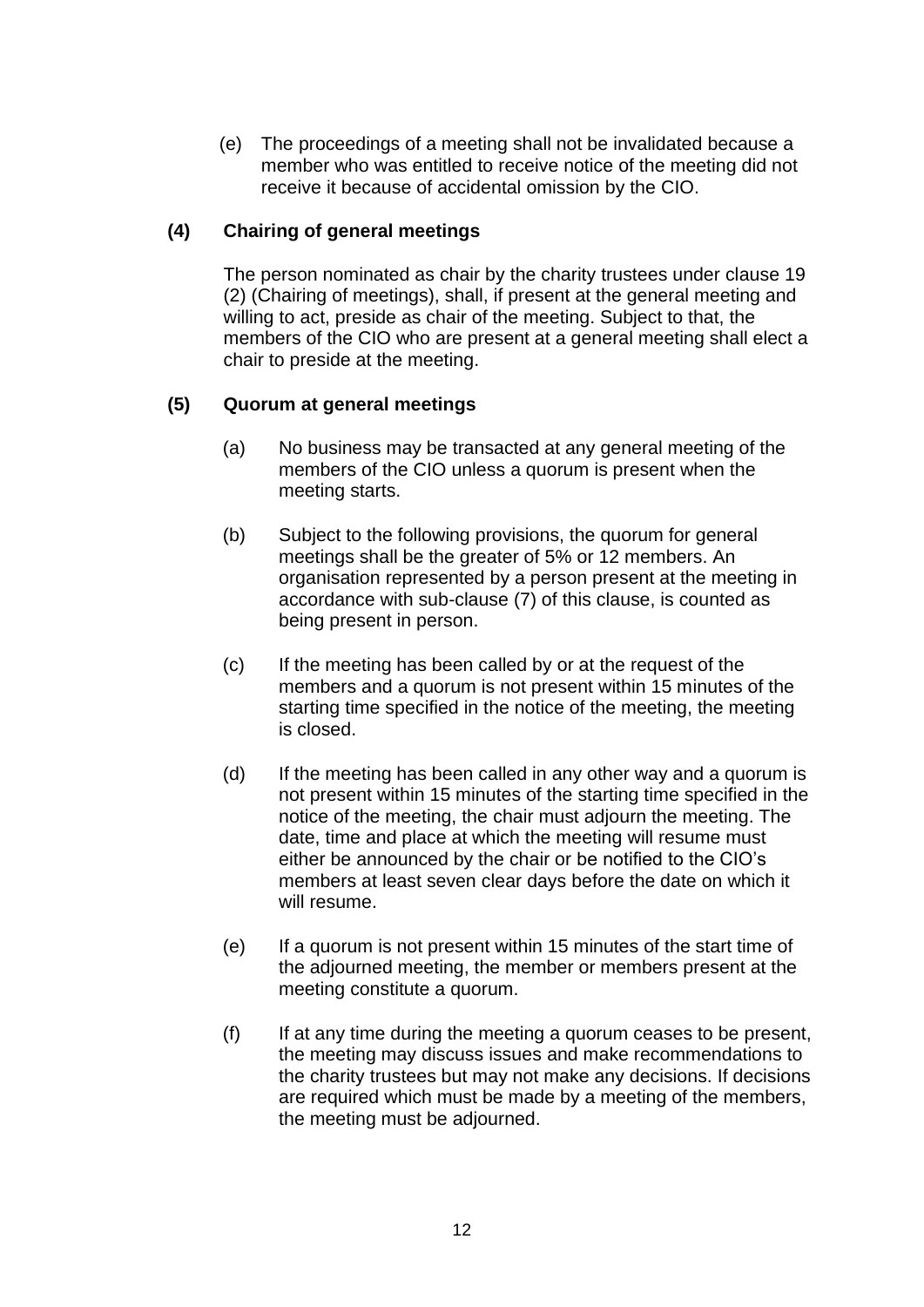# **(6) Voting at general meetings**

- (a) Any decision other than one falling within clause 10(4) (Decisions that must be taken in a particular way) shall be taken by a simple majority of votes cast at the meeting. Every member has one vote.
- (b) A resolution put to the vote of a meeting shall be decided on a show of hands, unless (before or on the declaration of the result of the show of hands) a poll is duly demanded. A poll may be demanded by the chair or by at least 10% of the members present in person or by proxy at the meeting.
- (c) A poll demanded on the election of a person to chair the meeting or on a question of adjournment must be taken immediately. A poll on any other matter shall be taken, and the result of the poll shall be announced, in such manner as the chair of the meeting shall decide, provided that the poll must be taken, and the result of the poll announced, within 30 days of the demand for the poll.
- (d) A poll may be taken:
	- (i) at the meeting at which it was demanded; or
	- (ii) at some other time and place specified by the chair; or
	- (iii) through the use of postal or electronic communications.
- (e) In the event of an equality of votes, whether on a show of hands or on a poll, the chair of the meeting shall have a second, or casting vote.
- (f) Any objection to the qualification of any voter must be raised at the meeting at which the vote is cast and the decision of the chair of the meeting shall be final.

# **(7) Representation of organisations and corporate members**

An organisation or a corporate body that is a member of the CIO may, in accordance with its usual decision-making process, authorise a person to act as its representative at any general meeting of the CIO.

The representative is entitled to exercise the same powers on behalf of the organisation or corporate body as the organisation or corporate body could exercise as an individual member of the CIO.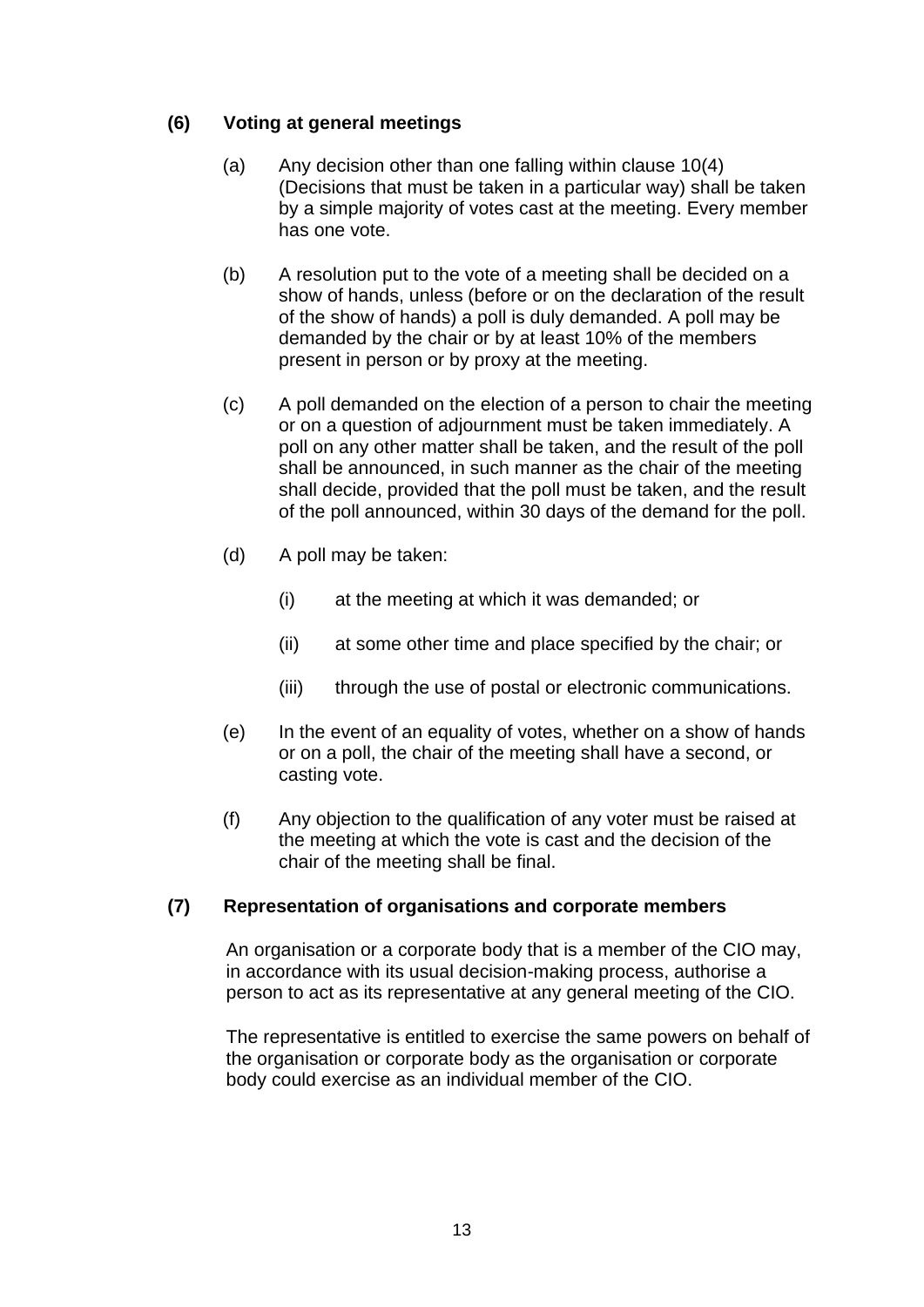# **(8) Adjournment of meetings**

The chair may, with the consent of a meeting at which a quorum is present, (and shall if so directed by the meeting) adjourn the meeting to another time and/or place. No business may be transacted at an adjourned meeting except business which could properly have been transacted at the original meeting.

## **12. Charity trustees**

### **(1) Functions and duties of charity trustees**

The charity trustees shall manage the affairs of the CIO and may for that purpose exercise all the powers of the CIO. It is the duty of each charity trustee:

- (a) to exercise his or her powers and to perform his or her functions as a trustee of the CIO in the way he or she decides in good faith would be most likely to further the purposes of the CIO; and
- (b) to exercise, in the performance of those functions, such care and skill as is reasonable in the circumstances having regard in particular to:
	- (i) any special knowledge or experience that he or she has or holds himself or herself out as having; and
	- (ii) if he or she acts as a charity trustee of the CIO in the course of a business or profession, to any special knowledge or experience that it is reasonable to expect of a person acting in the course of that kind of business or profession.

# **(2) Eligibility for trusteeship**

- (a) Every charity trustee must be a natural person and a member of the CIO.
- (b) No one may be appointed as a charity trustee:
	- if he or she is under the age of 16 years; or
	- if he or she would automatically cease to hold office under the provisions of clause 15(1)(f).
- (c) No one is entitled to act as a charity trustee whether on appointment or on any re-appointment until he or she has expressly acknowledged, in whatever way the charity trustees decide, his or her acceptance of the office of charity trustee.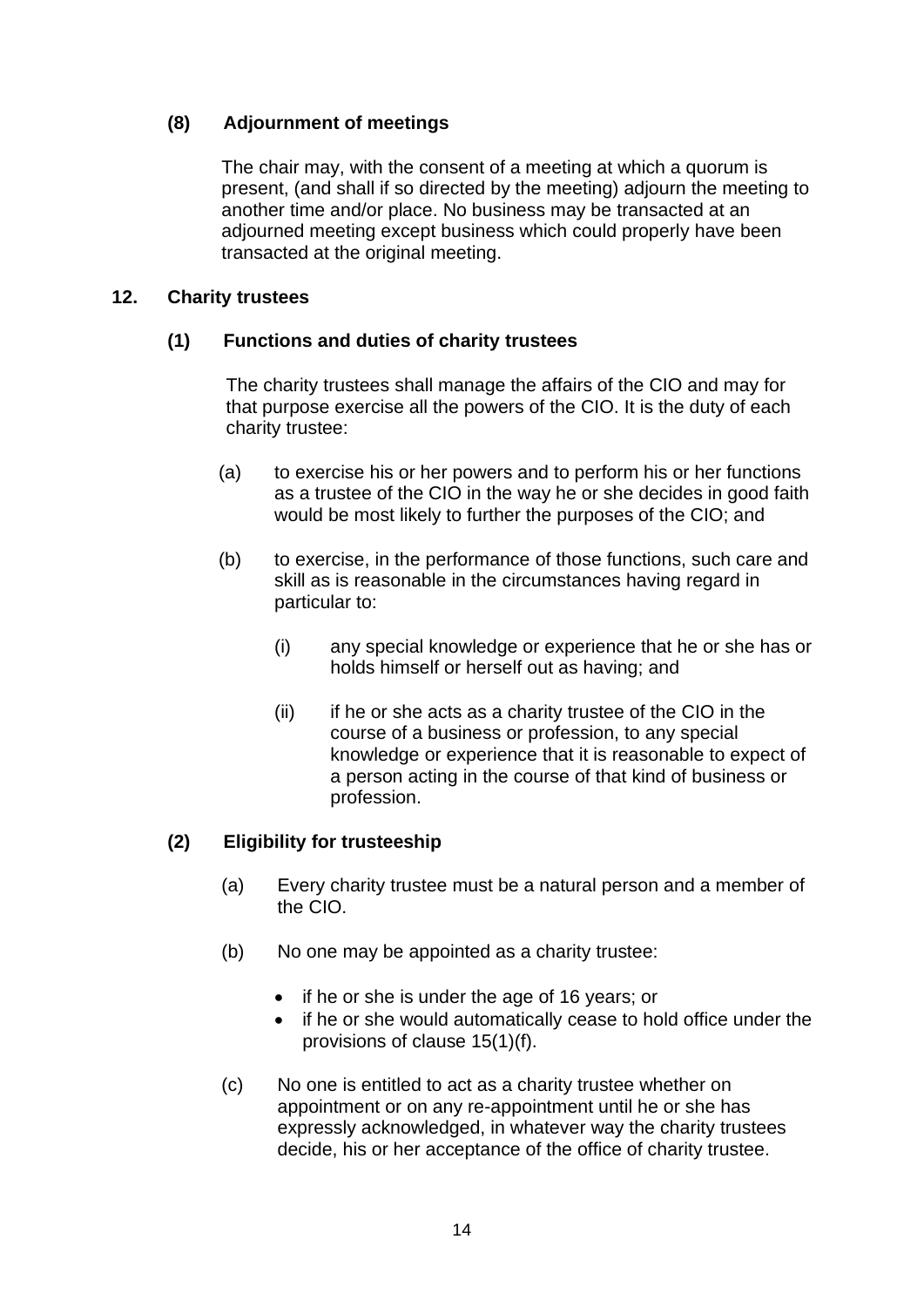(d) At least one of the charity trustees of the CIO must be 18 years of age or over. If there is no charity trustee aged at least 18 years, the remaining trustee or trustees may act only to call a meeting of the charity trustees, or appoint a new charity trustee.

## **(3) Number of charity trustees**

- (a) There must be at least five charity trustees. If the number falls below this minimum, the remaining trustee or trustees may act only to call a meeting of the charity trustees, or appoint a new charity trustee.
- (b) There is no maximum number of charity trustees that may be appointed to the CIO.

### **(4) First charity trustees**

The first charity trustees of the CIO are:

Ian Kellman Bynoe, Martin James Halford, Judith Anne Cole, Thomas Patrick Burr, Christine Anne Davidson, Marilyn Anne Simcox, Annette Laura Bedford.

### **13. Appointment of charity trustees**

- (1) At the first annual general meeting of the members of the CIO the first charity trustees shall retire from office;
- (2) At every subsequent annual general meeting of the members of the CIO, all of the charity trustees shall retire from office;
- (3) The vacancies so arising may be filled by the decision of the members at the annual general meeting; any vacancies not filled at the annual general meeting may be filled as provided in subclause (4) of this clause;
- (4) The members or the charity trustees may at any time decide to appoint a new charity trustee, whether in place of a charity trustee who has retired or been removed in accordance with clause 15 (Retirement and removal of charity trustees), or as an additional charity trustee;
- (5) A person so appointed by the members of the CIO or by the charity trustees shall retire at the conclusion of the next annual general meeting after the date of his or her appointment.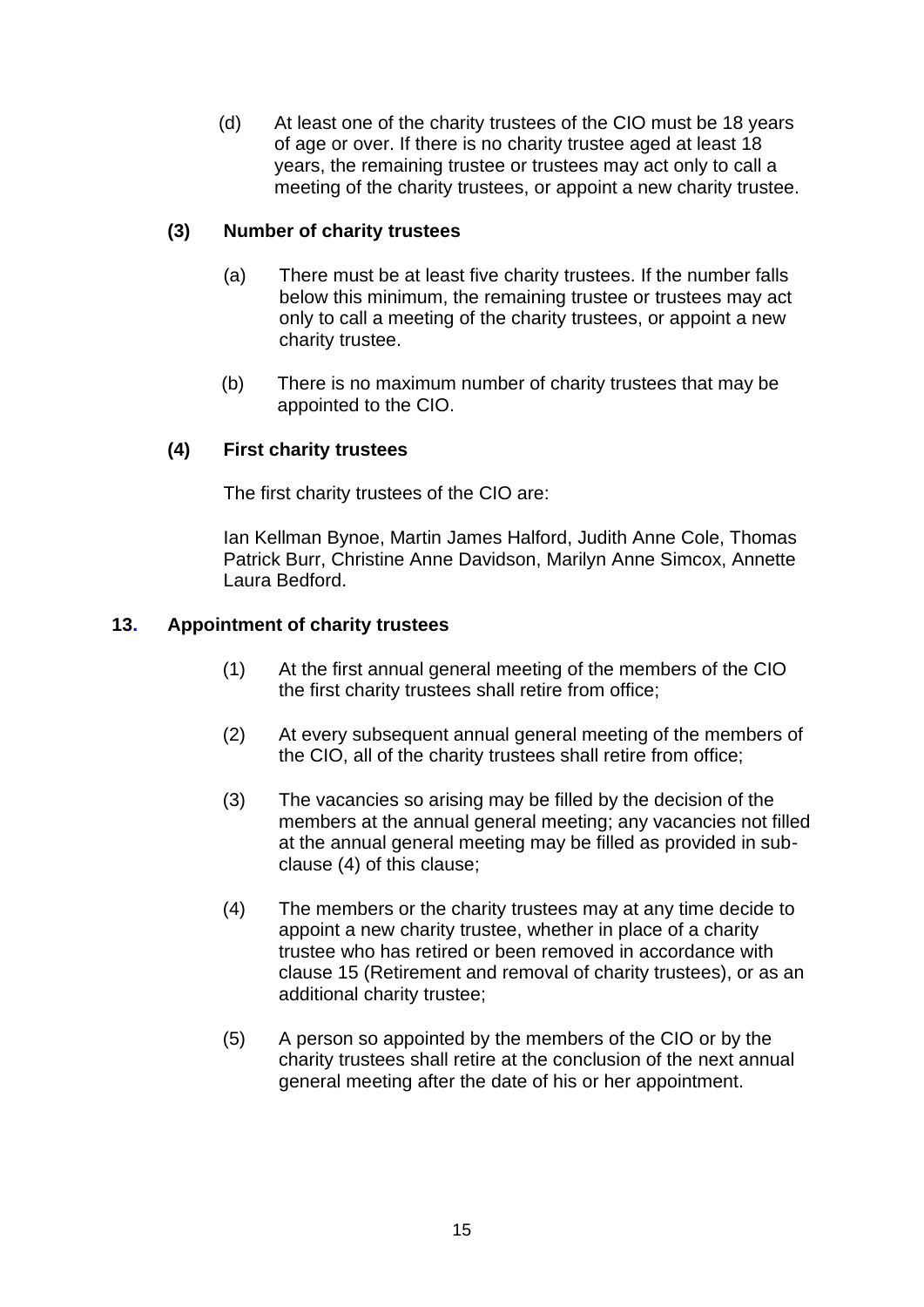### **14. Information for new charity trustees**

The charity trustees will make available to each new charity trustee, on or before his or her first appointment:

- (a) a copy of this constitution and any amendments made to it; and
- (b) a copy of the CIO's latest charity trustees' annual report and statement of accounts.

### **15. Retirement and removal of charity trustees**

- (1) A charity trustee ceases to hold office if he or she:
	- (a) retires by notifying the CIO in writing (but only if enough charity trustees will remain in office when the notice of resignation takes effect to form a quorum for meetings);
	- (b) is absent without the permission of the charity trustees from all their meetings held within a period of six months and the trustees resolve that his or her office be vacated;
	- (c) dies;
	- (d) in the written opinion, given to the CIO, of a registered medical practitioner treating that person, has become physically or mentally incapable of acting as a charity trustee and may remain so for more than three months;
	- (e) is removed by the members of the CIO in accordance with subclause (2) of this clause; or
	- (f) is disqualified from acting as a charity trustee by virtue of sections 178-180 of the Charities Act 2011 (or any statutory reenactment or modification of that provision).
- (2) A charity trustee shall be removed from office if a resolution to remove that trustee is proposed at a general meeting of the members called for that purpose and properly convened in accordance with clause 11, and the resolution is passed by a two-thirds majority of votes cast at the meeting.
- (3) A resolution to remove a charity trustee in accordance with this clause shall not take effect unless the individual concerned has been given at least 14 clear days' notice in writing that the resolution is to be proposed, specifying the circumstances alleged to justify removal from office, and has been given a reasonable opportunity of making oral and/or written representations to the members of the CIO.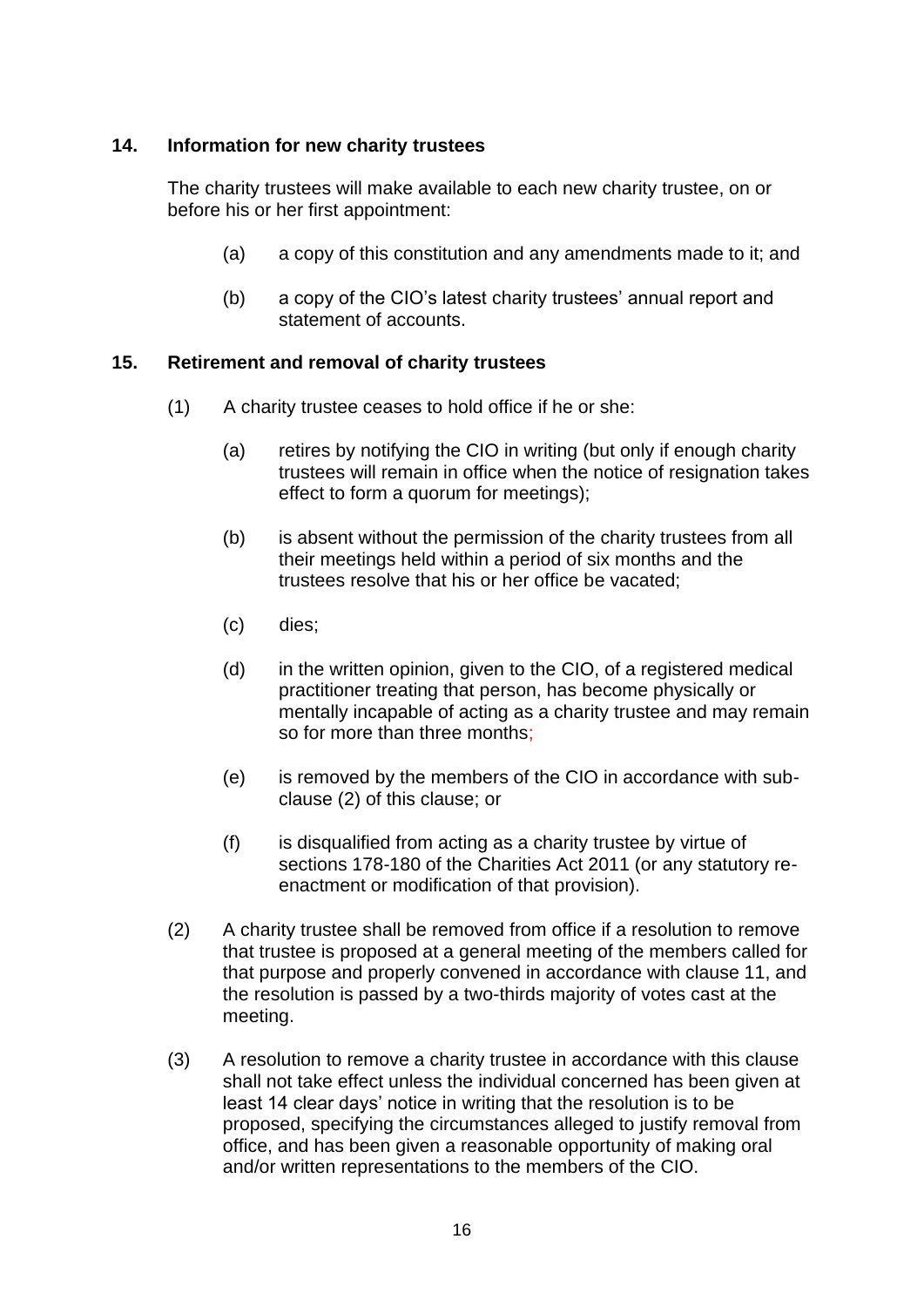### **16. Reappointment of charity trustees**

Any person who retires as a charity trustee under clause 13 or by giving notice to the CIO is eligible for reappointment.

# **17. Taking of decisions by charity trustees**

Any decision may be taken either:

- at a meeting of the charity trustees; or
- by resolution in writing or electronic form agreed by all of the charity trustees, which may comprise either a single document or several documents containing the text of the resolution in like form to which the majority of all of the charity trustees has signified their agreement. Such a resolution shall be effective provided that:
	- o a copy of the proposed resolution has been sent, at or as near as reasonably practicable to the same time, to all of the charity trustees; and
	- $\circ$  the majority of all of the charity trustees has signified agreement to the resolution in a document or documents which has or have been authenticated by their signature, by a statement of their identity accompanying the document or documents, or in such other manner as the charity trustees have previously resolved, and delivered to the CIO at its principal office or such other place as the charity trustees may resolve within 28 days of the circulation date.

# **18. Delegation by charity trustees**

- (1) The charity trustees may delegate any of their powers or functions to a committee or committees, and, if they do, they must determine the terms and conditions on which the delegation is made. The charity trustees may at any time alter those terms and conditions, or revoke the delegation.
- (2) This power is in addition to the power of delegation in the General Regulations and any other power of delegation available to the charity trustees, but is subject to the following requirements:
	- (a) a committee may consist of two or more persons, but at least one member of each committee must be a charity trustee;
	- (b) the acts and proceedings of any committee must be brought to the attention of the charity trustees as a whole as soon as is reasonably practicable; and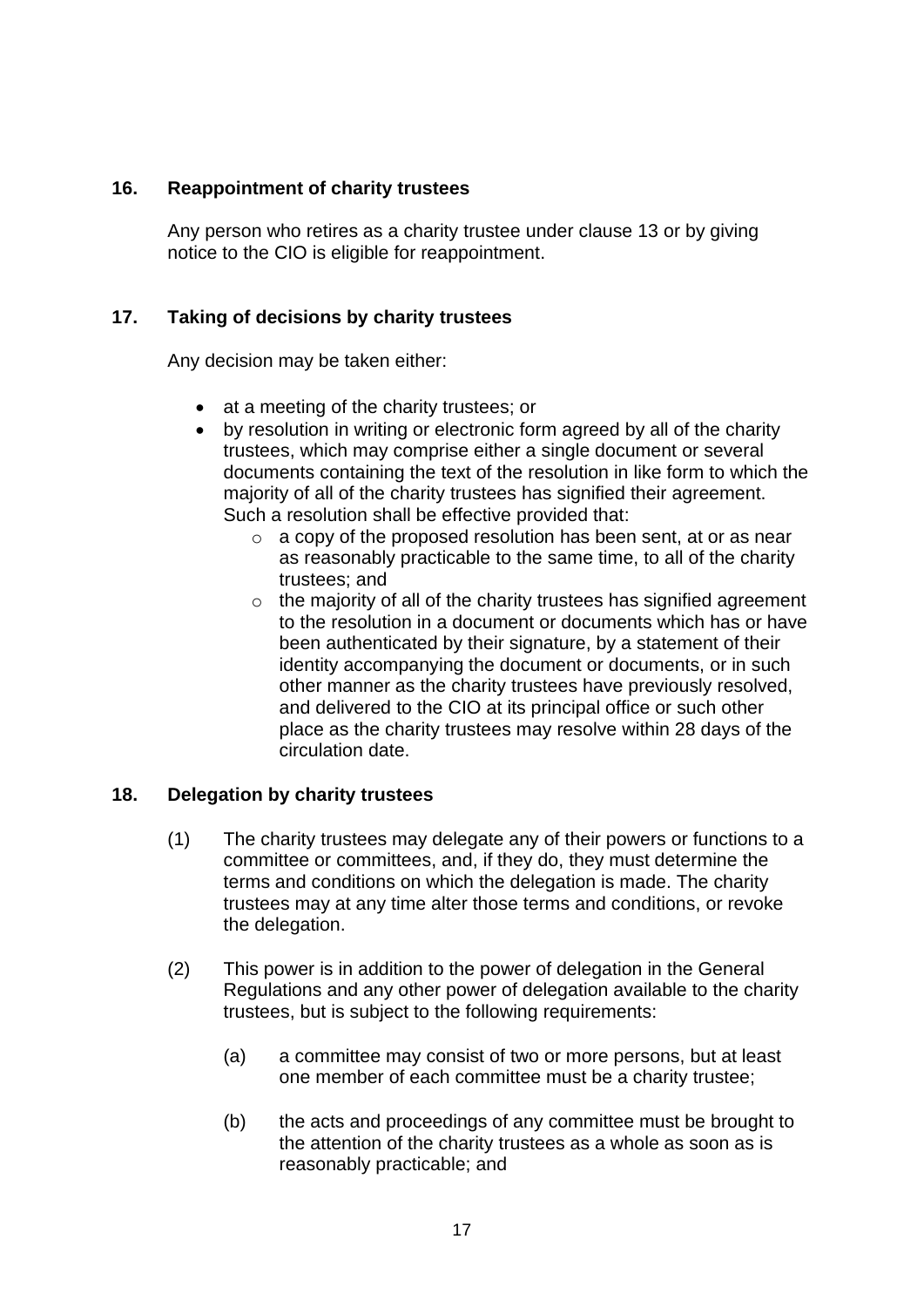(c) the charity trustees shall from time to time review the arrangements which they have made for the delegation of their powers.

### **19. Meetings and proceedings of charity trustees**

## **(1) Calling meetings**

- (a) Any charity trustee may call a meeting of the charity trustees.
- (b) Subject to that, the charity trustees shall decide how their meetings are to be called, and what notice is required.

# **(2) Chairing of meetings**

The charity trustees may appoint one of their number to chair their meetings and may at any time revoke such appointment. If no-one has been so appointed, or if the person appointed is unwilling to preside or is not present within 10 minutes after the time of the meeting, the charity trustees present may appoint one of their number to chair that meeting.

# **(3) Procedure at meetings**

- (a) No decision shall be taken at a meeting unless a quorum is present at the time when the decision is taken. The quorum is three charity trustees, or the number nearest to one third of the total number of charity trustees, whichever is greater or such larger number as the charity trustees may decide from time to time. A charity trustee shall not be counted in the quorum present when any decision is made about a matter upon which he or she is not entitled to vote.
- (b) Questions arising at a meeting shall be decided by a majority of those eligible to vote.
- (c) In the case of an equality of votes, the chair shall have a second or casting vote.

# **(4) Participation in meetings by electronic means**

- (a) A meeting may be held by suitable electronic means agreed by the charity trustees in which each participant may communicate with all the other participants.
- (b) Any charity trustee participating at a meeting by suitable electronic means agreed by the charity trustees in which a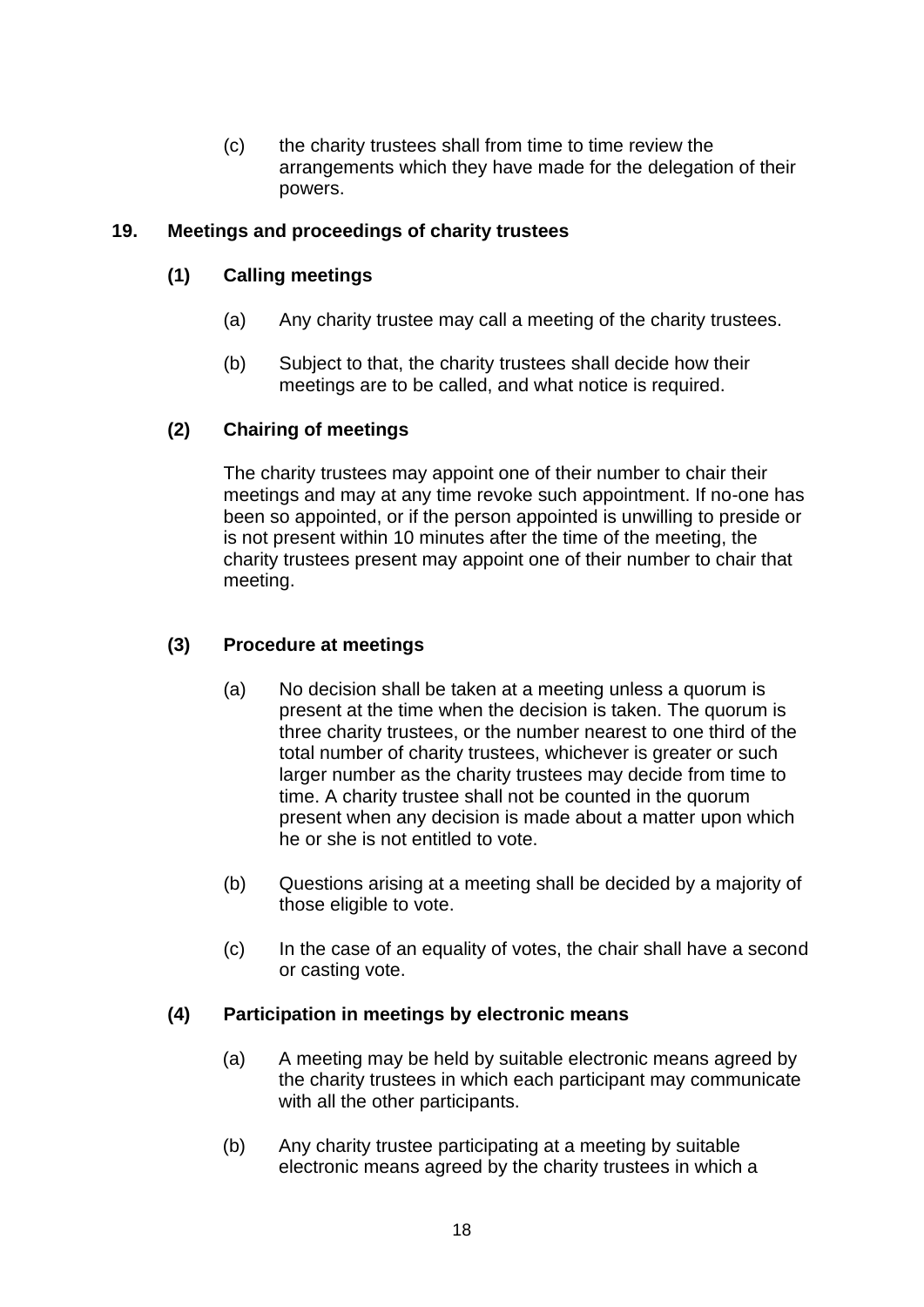participant or participants may communicate with all the other participants shall qualify as being present at the meeting.

(c) Meetings held by electronic means must comply with rules for meetings, including chairing and the taking of minutes.

## **20. Saving provisions**

- (1) Subject to sub-clause (2) of this clause, all decisions of the charity trustees, or of a committee of charity trustees, shall be valid notwithstanding the participation in any vote of a charity trustee:
	- who was disqualified from holding office;
	- who had previously retired or who had been obliged by the constitution to vacate office;
	- who was not entitled to vote on the matter, whether by reason of a conflict of interest or otherwise;

if, without the vote of that charity trustee and that charity trustee being counted in the quorum, the decision has been made by a majority of the charity trustees at a quorate meeting.

(2) Sub-clause (1) of this clause does not permit a charity trustee to keep any benefit that may be conferred upon him or her by a resolution of the charity trustees or of a committee of charity trustees if, but for clause (1), the resolution would have been void, or if the charity trustee has not complied with clause 7 (Conflicts of interest).

#### **21. Execution of documents**

- (1) The CIO shall execute documents by signature or by affixing its seal (if it has one).
- (2) A document is validly executed by signature if it is signed by at least two of the charity trustees.
- (3) If the CIO has a seal:
	- (a) it must comply with the provisions of the General Regulations; and
	- (b) it must only be used by the authority of the charity trustees or of a committee of charity trustees duly authorised by the charity trustees. The charity trustees may determine who shall sign any document to which the seal is affixed and unless otherwise determined it shall be signed by two charity trustees.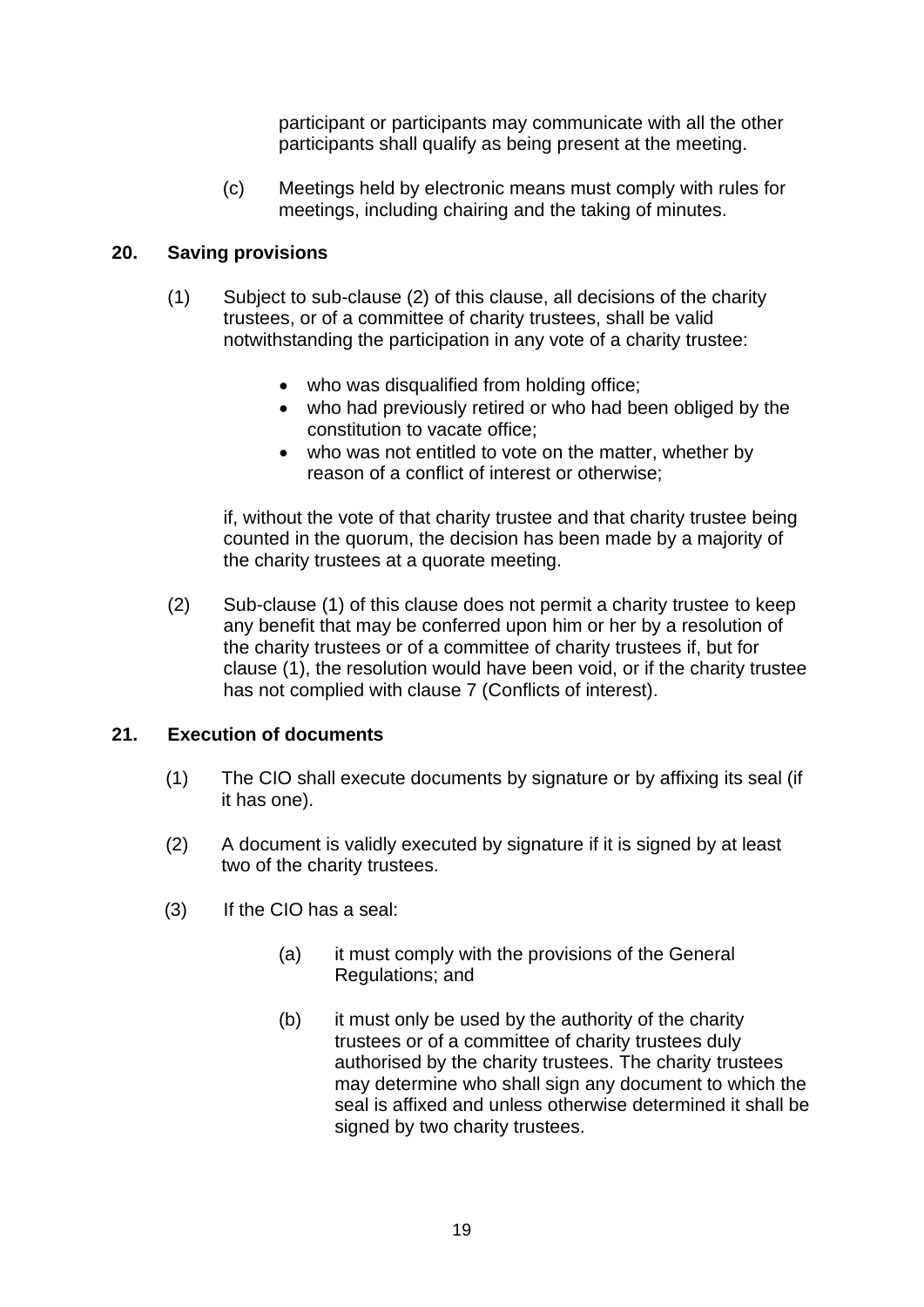### **22. Use of electronic communications**

## **(1) General**

The CIO will comply with the requirements of the Communications Provisions in the General Regulations and in particular:

- (a) the requirement to provide within 21 days to any member on request a hard copy of any document or information sent to the member otherwise than in hard copy form;
- (b) any requirements to provide information to the Commission in a particular form or manner.

# **(2) To the CIO**

Any member or charity trustee of the CIO may communicate electronically with the CIO to an address specified by the CIO for the purpose, so long as the communication is authenticated in a manner which is satisfactory to the CIO.

### **(3) By the CIO**

- (a) Any member or charity trustee of the CIO, by providing the CIO with his or her email address or similar, is taken to have agreed to receive communications from the CIO in electronic form at that address, unless the member has indicated to the CIO his or her unwillingness to receive such communications in that form.
- (b) The charity trustees may, subject to compliance with any legal requirements, by means of publication on its website:
	- (i) provide the members with the notice referred to in clause 11(3) (Notice of general meetings);
	- (ii) give charity trustees notice of their meetings in accordance with clause 19(1) (Calling meetings); and
	- (iii) submit any proposal to the members or charity trustees for decision by written resolution in accordance with the CIO's powers under clause 10 (Members' decisions), or clause 17 (Taking of decisions by charity trustees).
- (c) The charity trustees must:
	- (i) take reasonable steps to ensure that members and charity trustees are promptly notified of the publication of any such notice or proposal;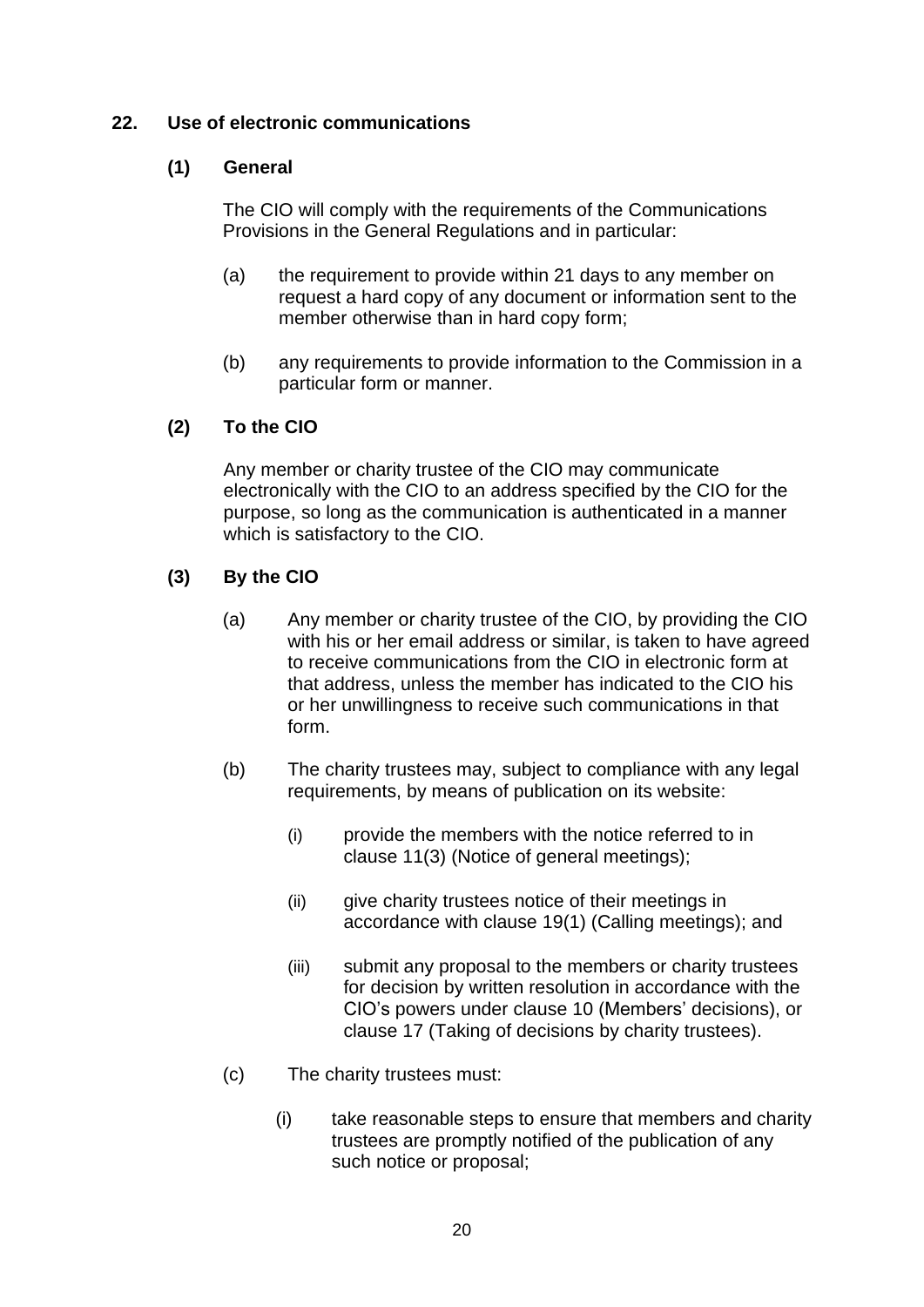(ii) send any such notice or proposal in hard copy form to any member or charity trustee who has not consented to receive communications in electronic form.

### **23. Keeping of Registers**

The CIO must comply with its obligations under the General Regulations in relation to the keeping of, and provision of access to, registers of its members and charity trustees.

#### **24. Minutes**

The charity trustees must keep minutes of all:

- (1) appointments of officers made by the charity trustees;
- (2) proceedings at general meetings of the CIO;
- (3) meetings of the charity trustees and committees of charity trustees including:
	- the names of the trustees present at the meeting;
	- the decisions made at the meetings; and
	- where appropriate the reasons for the decisions;
- (4) decisions made by the charity trustees otherwise than in meetings.

#### **25. Accounting records, accounts, annual reports and returns, register maintenance**

- (1) The charity trustees must comply with the requirements of the Charities Act 2011 with regard to the keeping of accounting records, to the preparation and scrutiny of statements of accounts, and to the preparation of annual reports and returns. The statements of accounts, reports and returns must be sent to the Charity Commission, regardless of the income of the CIO, within 10 months of the financial year end.
- (2) The charity trustees must comply with their obligation to inform the Commission within 28 days of any change in the particulars of the CIO entered on the Central Register of Charities.

### **26. Rules**

The charity trustees may from time to time make such reasonable and proper rules or bye laws as they may deem necessary or expedient for the proper conduct and management of the CIO, but such rules or bye laws must not be inconsistent with any provision of this constitution. Copies of any such rules or bye laws currently in force must be made available to any member of the CIO on request.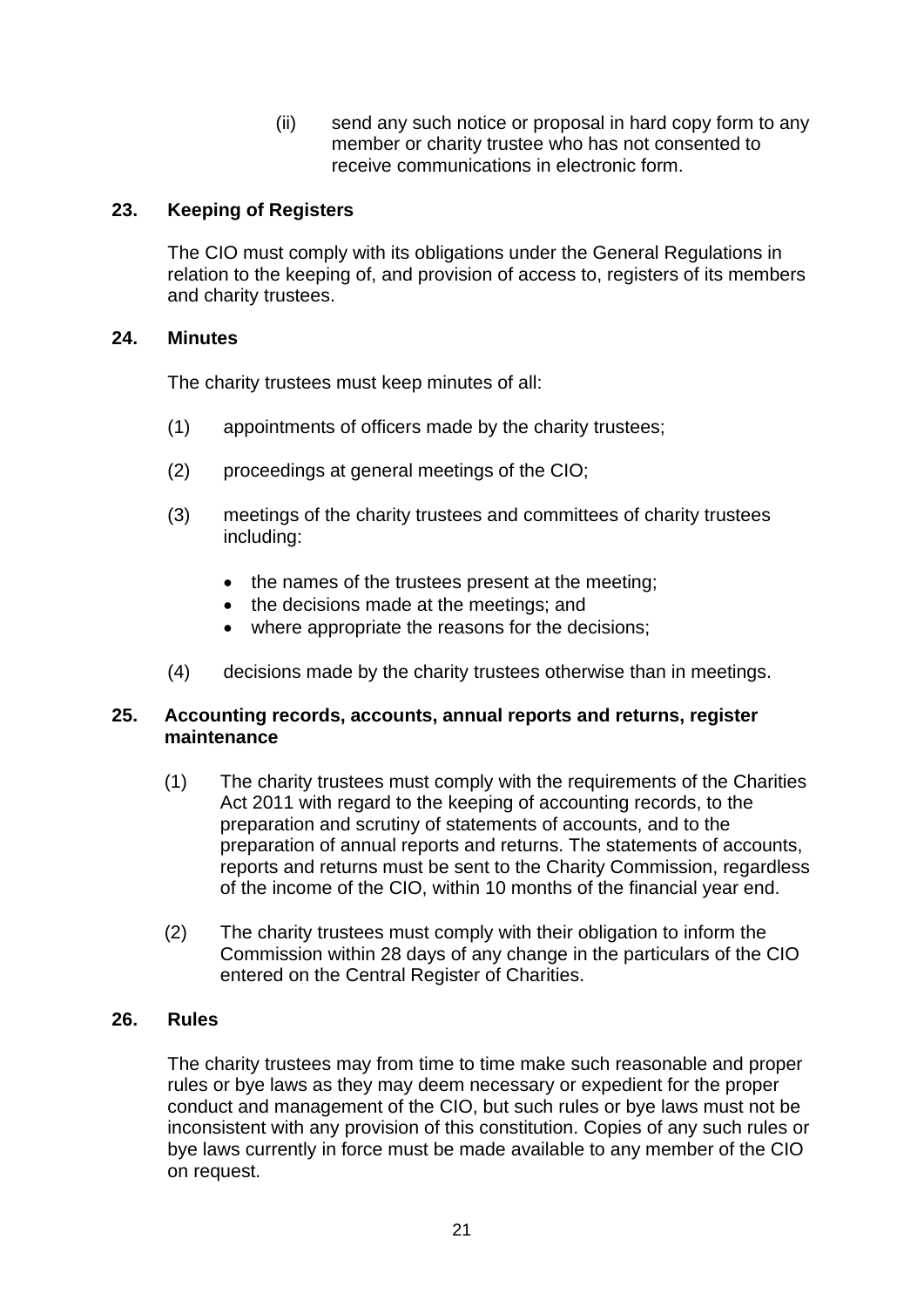## **27. Disputes**

If a dispute arises between members of the CIO about the validity or propriety of anything done by the members under this constitution, and the dispute cannot be resolved by agreement, the parties to the dispute must first try in good faith to settle the dispute by mediation before resorting to litigation.

### **28. Amendment of constitution**

As provided by sections 224-227 of the Charities Act 2011:

- (1) This constitution can only be amended:
	- (a) by resolution agreed in writing by all members of the CIO; or
	- (b) by a resolution passed by a 75% majority of votes cast at a general meeting of the members of the CIO.
- (2) Any alteration of clause 3 (Objects), clause 29 (Voluntary winding up or dissolution), this clause, or of any provision where the alteration would provide authorisation for any benefit to be obtained by charity trustees or members of the CIO or persons connected with them, requires the prior written consent of the Charity Commission.
- (3) No amendment that is inconsistent with the provisions of the Charities Act 2011 or the General Regulations shall be valid.
- (4) A copy of any resolution altering the constitution, together with a copy of the CIO's constitution as amended, must be sent to the Commission within 15 days from the date on which the resolution is passed. The amendment does not take effect until it has been recorded in the Register of Charities.

#### **29. Voluntary winding up or dissolution**

- (1) As provided by the Dissolution Regulations, the CIO may be dissolved by resolution of its members. Any decision by the members to wind up or dissolve the CIO can only be made:
	- (a) at a general meeting of the members of the CIO called in accordance with clause 11 (Meetings of Members), of which not less than 14 days' notice has been given to those eligible to attend and vote:
		- (i) by a resolution passed by a 75% majority of those voting, or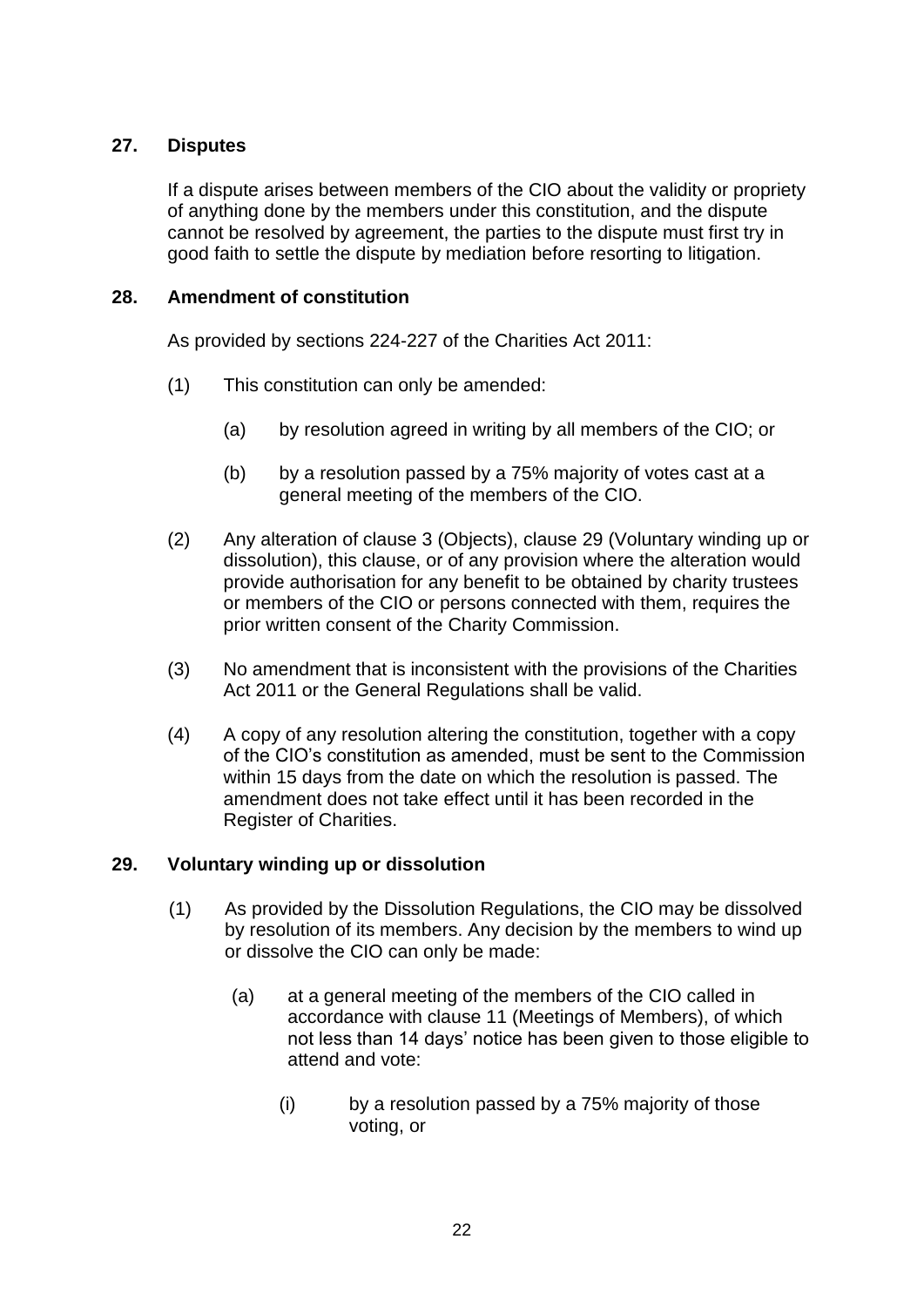- (ii) by a resolution passed by decision taken without a vote and without any expression of dissent in response to the question put to the general meeting; or
- (b) by a resolution agreed in writing by all members of the CIO.
- **(2)** Subject to the payment of all the CIO's debts:
	- (a) Any resolution for the winding up of the CIO, or for the dissolution of the CIO without winding up, may contain a provision directing how any remaining assets of the CIO shall be applied.
	- (b) If the resolution does not contain such a provision, the charity trustees must decide how any remaining assets of the CIO shall be applied.
	- (c) In either case the remaining assets must be applied for charitable purposes the same as or similar to those of the CIO.
- (3) The CIO must observe the requirements of the Dissolution Regulations in applying to the Commission for the CIO to be removed from the Register of Charities, and in particular:
	- (a) the charity trustees must send with their application to the Commission:
		- (i) a copy of the resolution passed by the members of the CIO;
		- (ii) a declaration by the charity trustees that any debts and other liabilities of the CIO have been settled or otherwise provided for in full; and
		- (iii) a statement by the charity trustees setting out the way in which any property of the CIO has been or is to be applied prior to its dissolution in accordance with this constitution;
	- (b) the charity trustees must ensure that a copy of the application is sent within seven days to every member and employee of the CIO, and to any charity trustee of the CIO who was not privy to the application.
	- (4) If the CIO is to be wound up or dissolved in any other circumstances, the provisions of the Dissolution Regulations must be followed.

#### **30. Interpretation**

In this constitution: